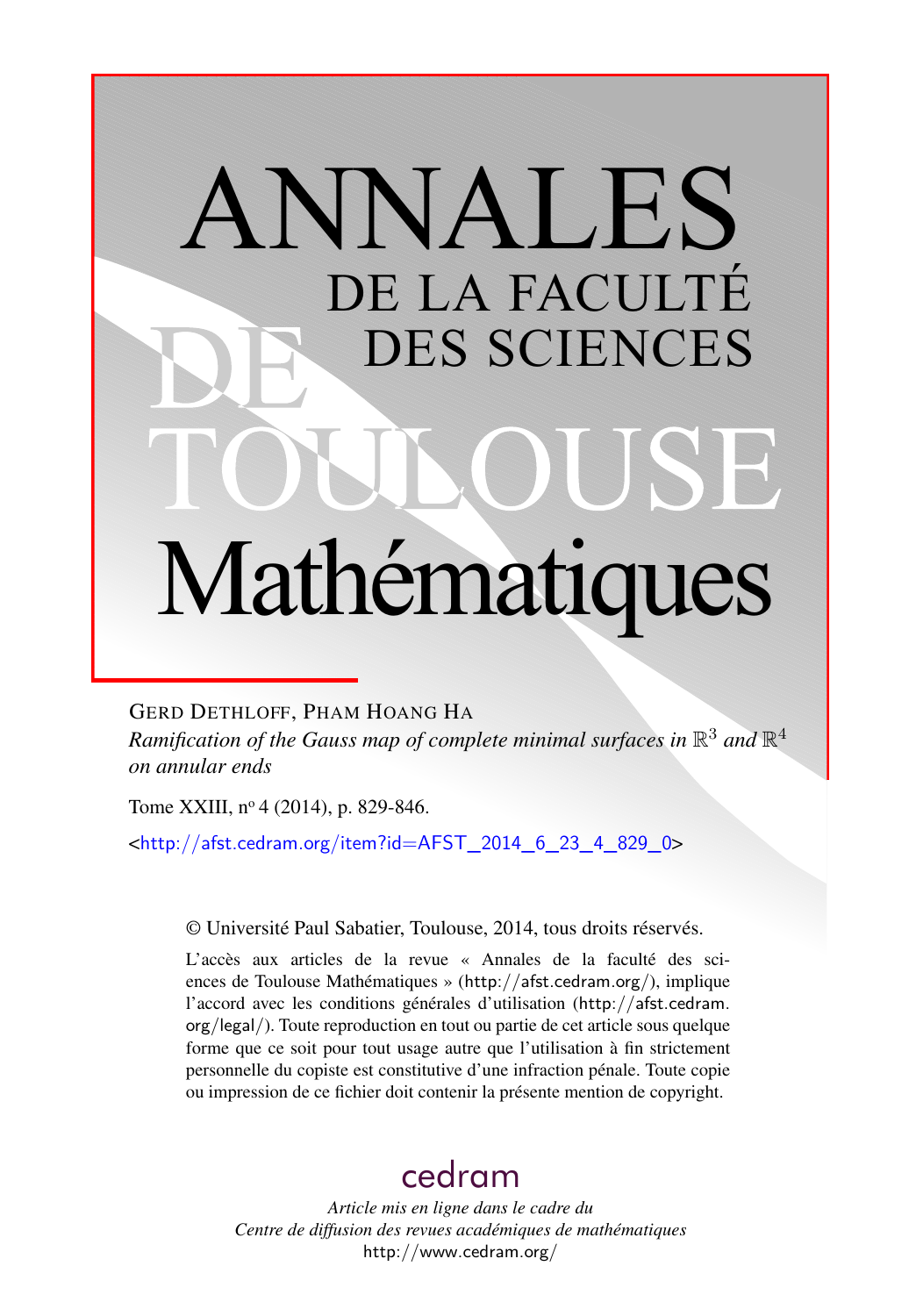### Ramification of the Gauss map of complete minimal surfaces in  $\mathbb{R}^3$  and  $\mathbb{R}^4$ on annular ends

GERD DETHLOFF $(1,2)$ , PHAM HOANG HA $(3)$ 

 $ABSTRACT.$  — In this article, we study the ramification of the Gauss map of complete minimal surfaces in  $\mathbb{R}^3$  and  $\mathbb{R}^4$  on annular ends. We obtain results which are similar to the ones obtained by Fujimoto ([4], [5]) and Ru ([13], [14]) for (the whole) complete minimal surfaces, thus we show that the restriction of the Gauss map to an annular end of such a complete minimal surface cannot have more branching (and in particular not avoid more values) than on the whole complete minimal surface. We thus give an improvement of the results on annular ends of complete minimal surfaces of Kao ([8]).

 $R$ ÉSUMÉ.  $-$  Dans ce travail nous obtenons des théorèmes de ramification de l'application de Gauss de certaines classes de surfaces minimales complètes dans  $\mathbb{R}^3$  et  $\mathbb{R}^4$ .

 $(*)$  Reçu le 01/05/2013, accepté le 26/09/2013

 $(1)$  Université Européenne de Bretagne, France Gerd.Dethloff@univ-brest.fr

 $(2)$  Université de Brest, Laboratoire de Mathématiques de Bretagne Atlantique - UMR CNRS 6205, 6, avenue Le Gorgeu, BP 452, 29275 Brest Cedex, France

<sup>(3)</sup> Department of Mathematics, Hanoi National University of Education, 136 Xuan-Thuy str., Hanoi, Vietnam

ha.ph@hnue.edu.vn

Article proposé par Gilles Caron.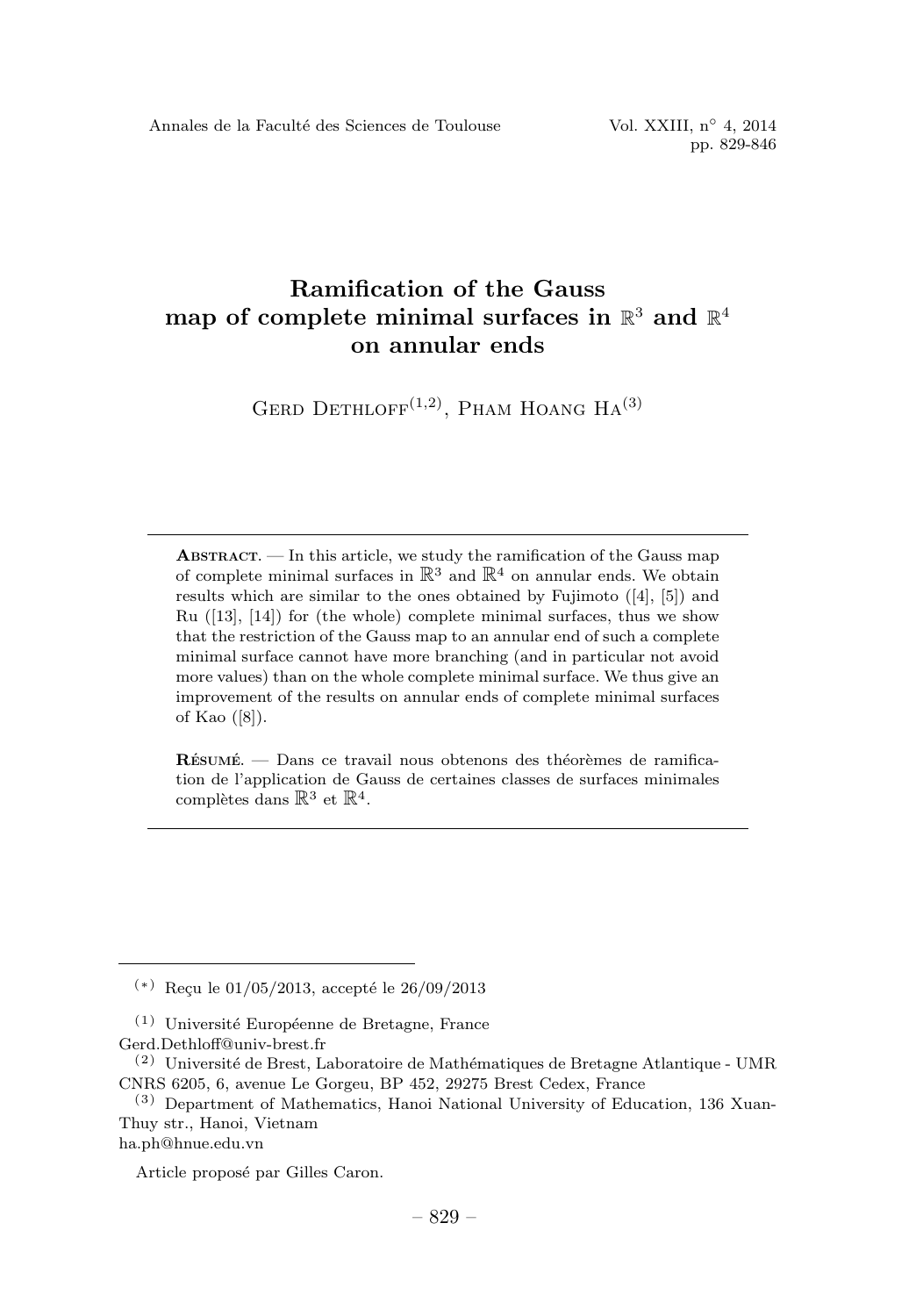## **Contents**

#### 1. Introduction

Let M be a non-flat minimal surface in  $\mathbb{R}^3$ , or more precisely, a non-flat connected oriented minimal surface in  $\mathbb{R}^3$ . By definition, the Gauss map G of M is a map which maps each point  $p \in M$  to the unit normal vector  $G(p) \in S^2$  of M at p. Instead of G, we study the map  $g := \pi \circ G : M \to$  $\mathbb{P}^1(\mathbb{C})$ , where  $\pi : S^2 \to \mathbb{P}^1(\mathbb{C})$  is the stereographic projection. By associating a holomorphic local coordinate  $z = u + \sqrt{-1}v$  with each positive isothermal coordinate system  $(u, v)$ , M is considered as an open Riemann surface with a conformal metric  $ds^2$  and by the assumption of minimality of M, q is a meromorphic function on M.

In 1988, H. Fujimoto  $([4])$  proved Nirenberg's conjecture that if M is a complete non-flat minimal surface in  $\mathbb{R}^3$ , then its Gauss map can omit at most 4 points, and the bound is sharp. After that, he also extended that result for minimal surfaces in  $\mathbb{R}^m$ .

In 1993, M. Ru ([14]) refined these results by studying the Gauss maps of minimal surfaces in  $\mathbb{R}^m$  with ramification. But for our purpose, we here only introduce the case  $m = 3$ . To give that result, we recall some definitions.

One says that  $g : M \to \mathbb{P}^1(\mathbb{C})$  is *ramified over a point*  $a = (a_0 : a_1) \in$  $\mathbb{P}^1(\mathbb{C})$  with multiplicity at least e if all the zeros of the function  $a_0q_1 - a_1q_0$ have orders at least e, where  $g = (g_0 : g_1)$  is a reduced representation. If the image of  $g$  omits  $a$ , one will say that  $g$  is ramified over a with multiplicity ∞. Ru proved :

THEOREM A. — Let M be a non-flat complete minimal surface in  $\mathbb{R}^3$ . If there are q  $(q > 4)$  distinct points  $a^1, ..., a^q \in \mathbb{P}^1(\mathbb{C})$  such that the Gauss map of M is ramified over  $a^j$  with multiplicity at least  $m_j$  for each j, then  $\sum_{j=1}^{q} (1 - a)^j \leq 4$  $\sum_{j=1}^{q} (1 - \frac{1}{m_j}) \leq 4.$ 

To prove this result, he constructed a pseudo-metric with negative curvature with ramification and used the previous argument of Fujimoto.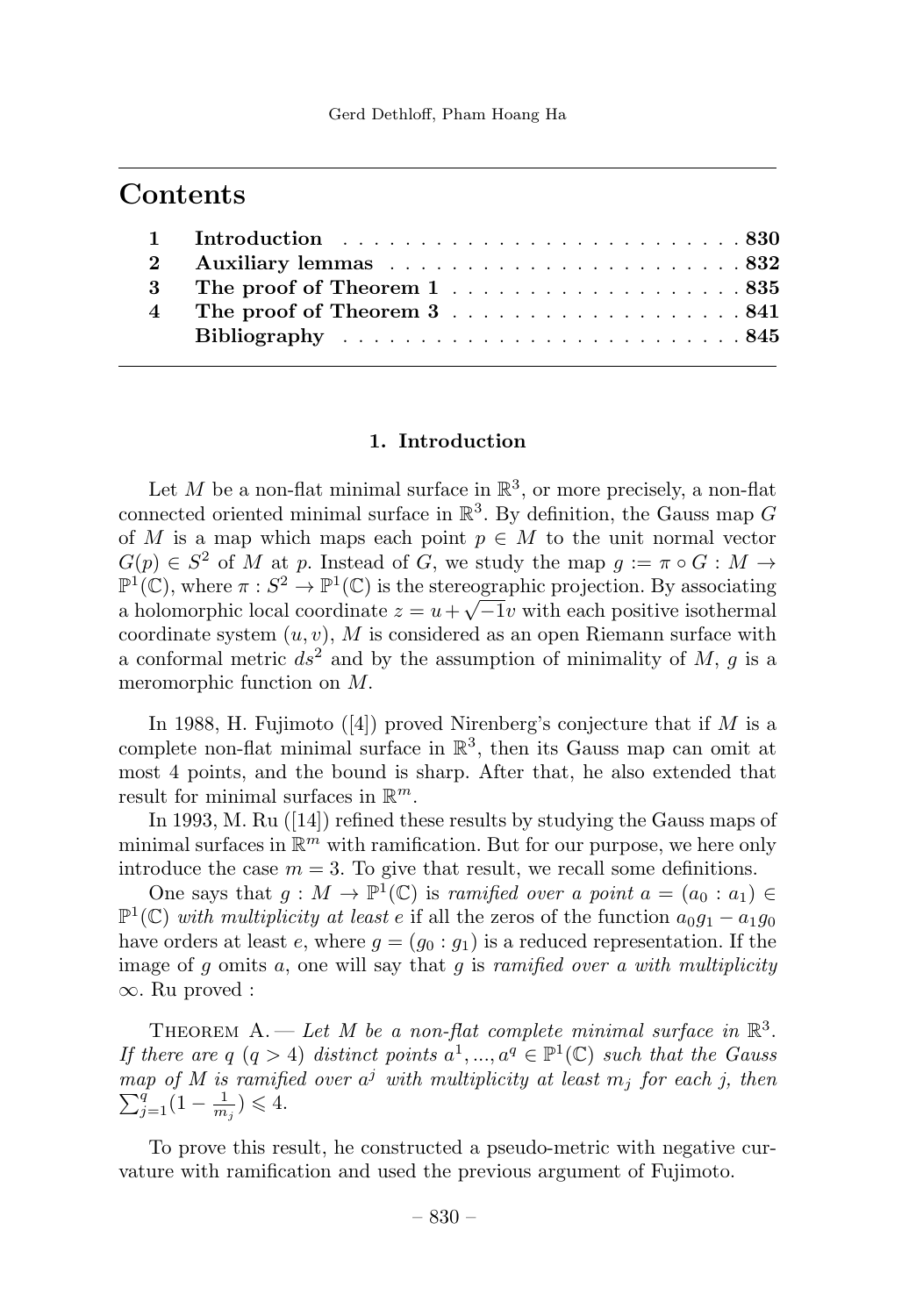Gauss map of complete minimal surfaces on annular ends

On the other hand, in 1991, S. J. Kao ([8]) used the ideas of Fujimoto ([4]) to showthat the Gauss map of an end of a non-flat complete minimal surface in  $\mathbb{R}^3$  that is conformally an annulus  $\{z : 0 < 1/r < |z| < r\}$  must also assume every value, with at most 4 exceptions. In 2007, L. Jin and M. Ru ([7]) extended Kao's result to minimal surfaces in  $\mathbb{R}^m$ . Kao ([8]) proved :

THEOREM  $B.$  – The Gauss map g on an annular end of a non-flat complete minimal surface in  $\mathbb{R}^3$  assumes every value on the unit sphere infinitely often, with the possible exception of four values.

A natural question is whether a result as in Theorem A for the ramification of the Gauss map still holds on an annular end of a non-flat complete minimal surface in  $\mathbb{R}^3$ . In this paper we give an affirmative answer :

THEOREM 1.1. — Let M be a non-flat complete minimal surface in  $\mathbb{R}^3$ and let  $A \subset M$  be an annular end of M which is conformal to  $\{z : 0 \leq \}$  $1/r < |z| < r$ , where z is a conformal coordinate. If there are q  $(q > 4)$ distinct points  $a^1, ..., a^q \in \mathbb{P}^1(\mathbb{C})$  such that the restriction of the Gauss map of M to A is ramified over  $a^j$  with multiplicity at least  $m_j$  for each j, then

$$
\sum_{j=1}^{q} (1 - \frac{1}{m_j}) \leq 4. \tag{1.1}
$$

Moreover, (1.1) still holds if we replace, for all  $j = 1, ..., q, m_j$  by the limit inferior of the orders of the zeros of the function  $a_0^j g_1 - a_1^j g_0$  on A (where  $g=(g_0:g_1)$  is a reduced representation and  $a^j=(a_0^j:a_1^j))$  and in particular by  $\infty$  if g takes the value  $a^j$  only a finite number of times on A.

Theorem 1.1 gives in particular the following generalization of Theorem B of Kao :

COROLLARY 1.2.  $-$  If the Gauss map g on an annular end of a non-flat complete minimal surface in  $\mathbb{R}^3$  assumes four values on the unit sphere only finitely often, it takes any other value infinitely often without ramification.

Moreover, we also would like to consider the Gauss map of complete minimal surfaces M immersed in  $\mathbb{R}^4$ , this case has been investigated by various authors (see, for example Osserman ([11]), Chen ([2]), Fujimoto ([5]) and Kawakami  $([9])$ . In this case, the Gauss map of M may be identified with a pair of meromorphic functions  $g = (g^1, g^2)$  which is introduced in §4 (see also Osserman ([11]), Fujimoto ([5]) and Kawakami ([9])). We shall prove the following result which again shows that the restriction of the Gauss map to an annular end cannot have more branching (and in particular cannot avoid more values) than on the whole complete minimal surface immersed in  $\mathbb{R}^4$ :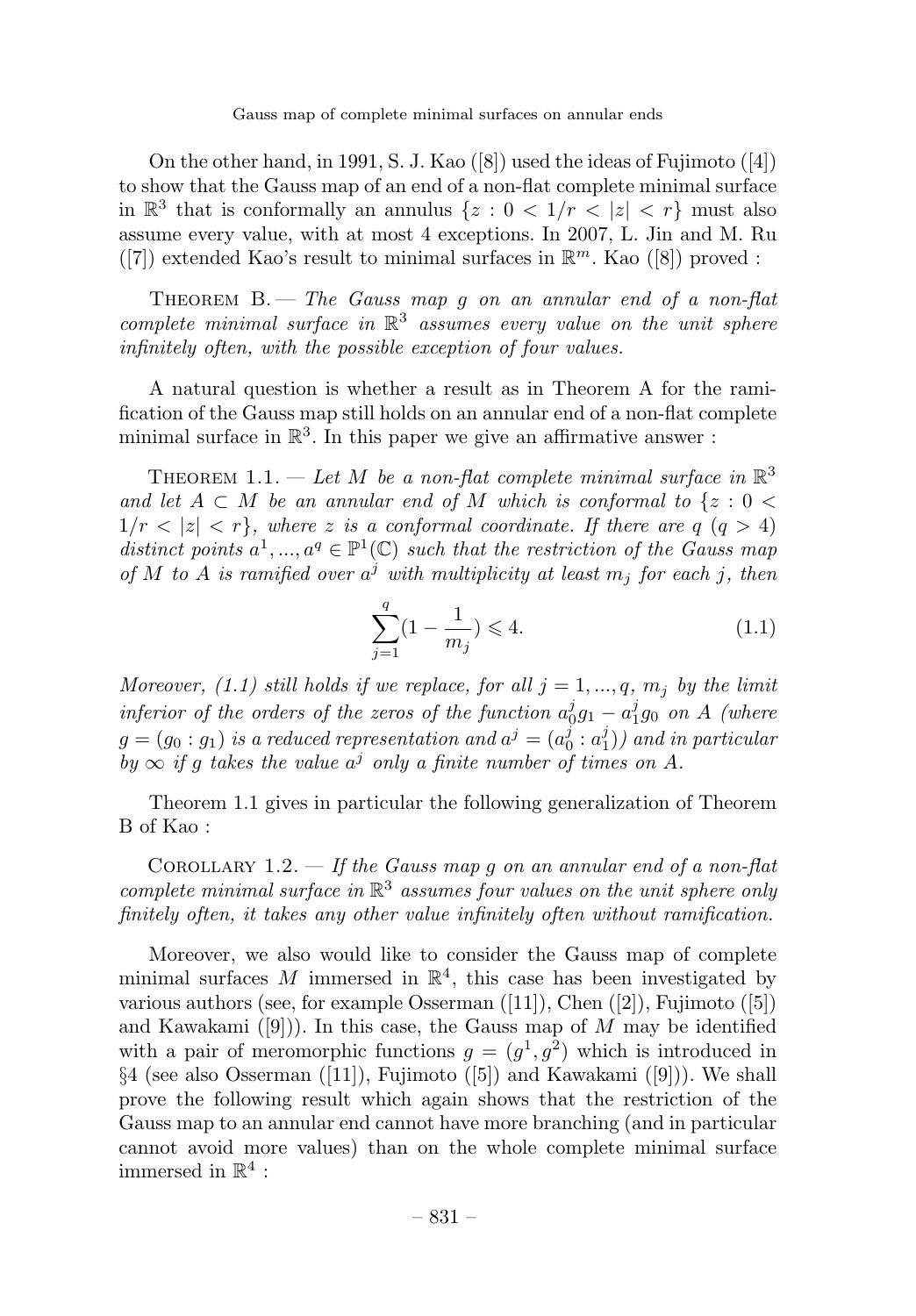THEOREM  $1.3.$  - Suppose that M is a complete non-flat minimal surface in  $\mathbb{R}^4$  and  $g = (g^1, g^2)$  is the Gauss map of M. Let A be an annular end of M which is conformal to  $\{z : 0 < 1/r < |z| < r\}$ , where z is a conformal coordinate. Let  $a^{11},...,a^{1q_1}$  respectively  $a^{21},...,a^{2q_2}$  be  $q_1$   $(q_1 > 2)$ respectively  $q_2$   $(q_2 > 2)$  distinct points in  $\mathbb{P}^1(\mathbb{C})$ .

(i) In the case  $g^l \not\equiv constant$   $(l = 1, 2)$ , if  $g^l$  is ramified over  $a^{lj}$  with multiplicity at least  $m_{lj}$  for each j (l = 1, 2) on A, then  $\gamma_1 = \sum_{j=1}^{q_1} (1 - \frac{1}{m_{1j}}) \leqslant 2$ , or  $\gamma_2 = \sum_{j=1}^{q_2} (1 - \frac{1}{m_{2j}}) \leq 2$ , or

$$
\frac{1}{\gamma_1 - 2} + \frac{1}{\gamma_2 - 2} \geqslant 1.
$$

(ii) In the case where  $g^1$  or  $g^2$  is constant, say  $g^2 \equiv constant$ , if  $g^1$ is ramified over  $a^{1j}$  with multiplicity at least  $m_{1j}$  for each j, we have the following :

$$
\gamma_1 = \sum_{j=1}^{q_1} (1 - \frac{1}{m_{1j}}) \leq 3.
$$

Moreover, the results still hold if we replace, for all  $a^{lj}$  ( $j = 1, ..., q_l; l =$ 1, 2) the  $m_{1i}$  by the limit inferior of the orders of the zeros of the function  $a_0^{lj}g_1^l - a_1^{lj}g_0^l$  on A (where  $g^l = (g_0^l : g_1^l)$  are reduced representations and  $a^{lj} = (a_0^{lj} : a_1^{lj})$  and in particular by  $\infty$  if  $g^l$  takes the value  $a^{lj}$  only a finite number of times on A.

The main idea to prove the theorems is to construct a pseudo-metric with negative curvature with ramification on an annular end, which is a refinement of the ideas in Ru  $(14)$ . After that we use arguments similar to those used by Kao  $([8])$  and by Fujimoto  $([4], [6])$  to finish the proofs.

#### 2. Auxiliary lemmas

Let f be a nonconstant holomorphic map of a disk  $\Delta_R := \{z \in \mathbb{C} :$  $|z| < R$  into  $\mathbb{P}^1(\mathbb{C})$ , where  $0 < R < \infty$ . Take a reduced representation  $f = (f_0 : f_1)$  on  $\Delta_R$  and define

$$
||f|| := (|f_0|^2 + |f_1|^2)^{1/2}, W(f_0, f_1) = W_z(f_0, f_1) := f_0f'_1 - f_1f'_0,
$$

where the derivatives are taken with respect to the variable z. Let  $a^j$  (1  $\leq$  $j \leq q$ ) be q distinct points in  $\mathbb{P}^1(\mathbb{C})$ . We may assume  $a^j = (a_0^j : a_1^j)$  with  $|a_0^j|^2 + |a_1^j|^2 = 1$   $(1 \le j \le q)$ , and set

$$
F_j := a_0^j f_1 - a_1^j f_0 \ (1 \leq j \leq q).
$$

– 832 –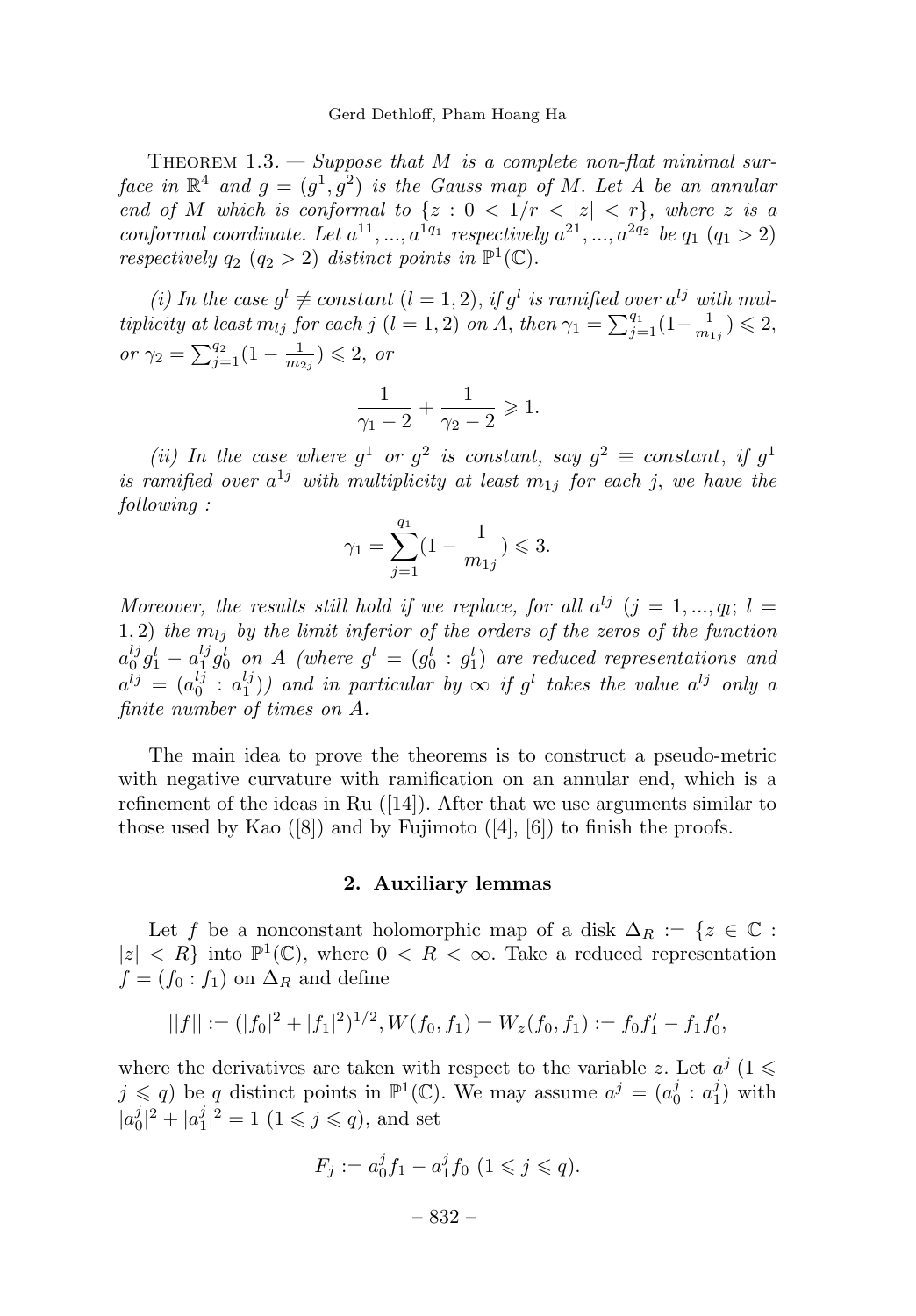Gauss map of complete minimal surfaces on annular ends

PROPOSITION 2.1 (6, Proposition 2.1.6 and 2.1.7). —

a) If  $\xi$  is another local coordinate, then  $W_{\xi}(f_0, f_1) = W_z(f_0, f_1) \cdot (\frac{dz}{d\xi}).$ 

b)  $W(f_0, f_1) \not\equiv 0$  (iff f is nonconstant).

PROPOSITION 2.2 ([5, Proposition 2.1]). — For each  $\epsilon > 0$  there exist positive constants  $C_1$  and  $\mu$  depending only on  $a^1, \dots, a^q$  and on  $\epsilon$  respectively such that

$$
\Delta \log \left( \frac{||f||^{\epsilon}}{\Pi_{j=1}^{q} \log(\mu ||f||^{2}/|F_{j}|^{2})} \right) \geq \frac{C_{1}||f||^{2q-4}|W(f_{0},f_{1})|^{2}}{\Pi_{j=1}^{q}|F_{j}|^{2} \log^{2}(\mu ||f||^{2}/|F_{j}|^{2})}
$$

LEMMA 2.3. — Suppose that  $q-2-\sum_{j=1}^q\frac{1}{m_j}>0$  and that f is ramified over  $a^j$  with multiplicity at least  $m_j$  for each  $j$   $(1 \leq j \leq q)$ . Then there exist positive constants C and  $\mu$ (> 1) depending only on  $a^j$  and  $m_j$   $(1 \leq j \leq q)$ which satisfy the following : If we set

$$
v := \frac{C||f||^{q-2-\sum_{j=1}^q \frac{1}{m_j}}|W(f_0, f_1)|}{\prod_{j=1}^q |F_j|^{1-\frac{1}{m_j}} \log(\mu||f||^2/|F_j|^2)}
$$

on  $\Delta_R \setminus \{F_1 \cdot \ldots \cdot F_q = 0\}$  and  $v = 0$  on  $\Delta_R \cap \{F_1 \cdot \ldots \cdot F_q = 0\}$ , then v is continuous on  $\Delta_R$  and satisfies the condition

$$
\Delta \log v \geqslant v^2
$$

in the sense of distribution.

*Proof.*  $\qquad$  First, we prove the continuity of v. Obviously, v is continuous on  $\Delta_R \setminus \{F_1 \cdot \ldots \cdot F_q = 0\}.$ Take a point  $z_0$  with  $F_i(z_0) = 0$  for some i. Then  $F_i(z_0) \neq 0$  for all  $j \neq i$  and  $\nu_{F_i}(z_0) \geq m_i$ . Changing indices if necessary, we may assume that  $f_0(z_0) \neq 0$ , then  $a_0^i \neq 0$ . Hence, we get

$$
\nu_W(z_0) = \nu_{\underbrace{(a_0^i \underline{f_1}}_{a_0^i} - a_1^i)'}(z_0) = \nu_{\underbrace{(F_i/f_0)'}_{a_0^i}(z_0) = \nu_{F_i}(z_0) - 1.
$$

Thus,

$$
\nu_{v\Pi_{j=1}^{q} \log(\mu||f||^{2}/|F_{j}|^{2})}(z_{0}) = \nu_{W}(z_{0}) - \sum_{j=1}^{q} (1 - \frac{1}{m_{j}}) \nu_{F_{j}}(z_{0})
$$

$$
= \nu_{F_{i}}(z_{0}) - 1 - (1 - \frac{1}{m_{i}}) \nu_{F_{i}}(z_{0})
$$

$$
= \frac{\nu_{F_{i}}(z_{0})}{m_{i}} - 1 \geq 0. (*)
$$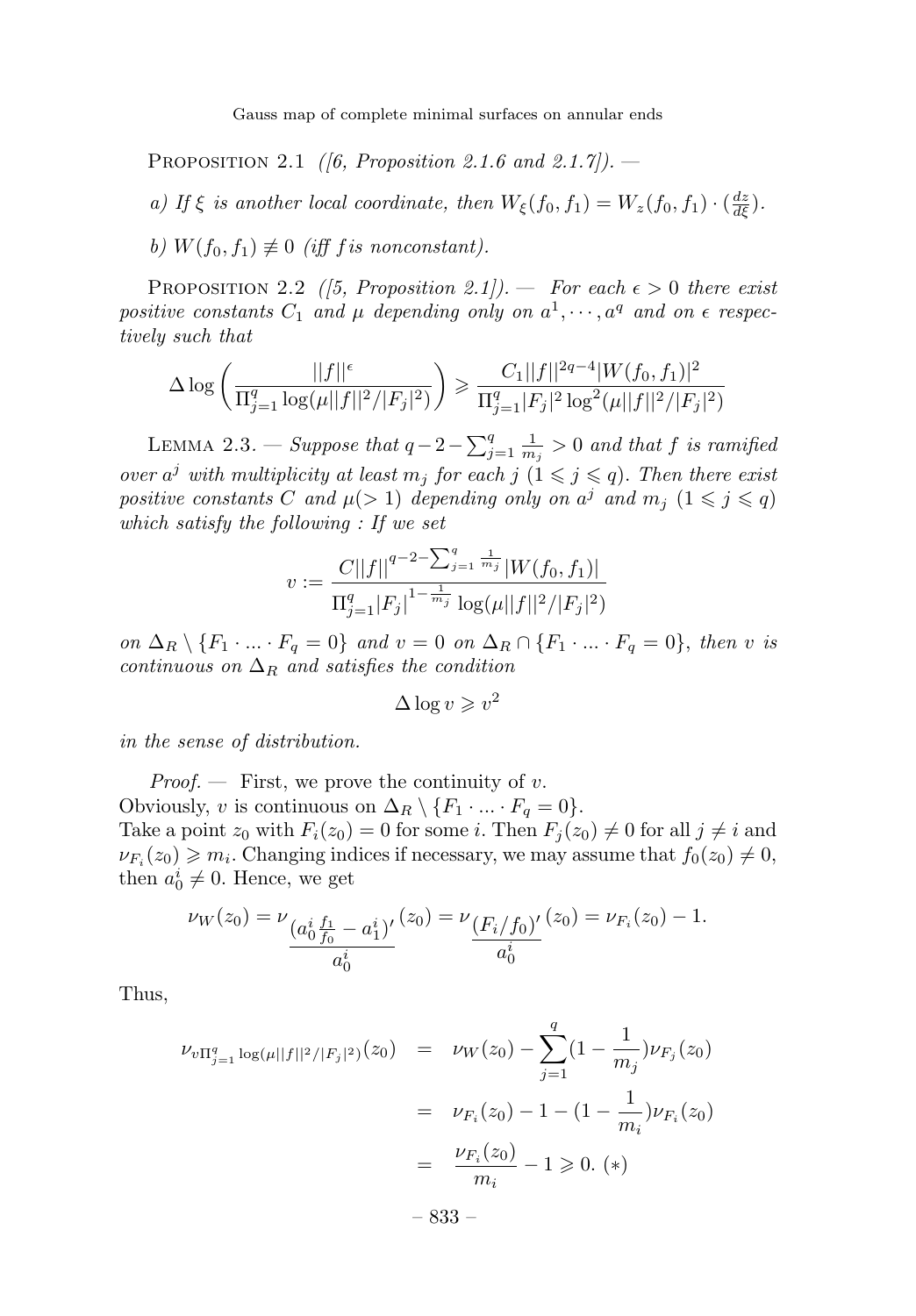So,  $\lim_{z\to z_0} v(z)=0$ . This implies that v is continuous on  $\Delta_R$ . Now, we choose constants C and  $\mu$  such that  $C^2$  and  $\mu$  satisfy the inequality in Proposition 2.2 for the case  $\epsilon = q - 2 - \sum_{j=1}^{q} \frac{1}{m_j}$ . Then we have (by using that  $|F_j| \le ||f|| (1 \le j \le q))$ :

$$
\Delta \log v \geq \Delta \log \frac{||f||^{q-2-\sum_{j=1}^{q} \frac{1}{m_j}}}{\Pi_{j=1}^{q} \log(\mu ||f||^{2}/|F_{j}|^{2})}
$$
\n
$$
\geq C^{2} \frac{||f||^{2q-4}|W(f_{0}, f_{1})|^{2}}{\Pi_{j=1}^{q} |F_{j}|^{2} \log^{2}(\mu ||f||^{2}/|F_{j}|^{2})}
$$
\n
$$
\geq C^{2} \frac{||f||^{2q-4-2\sum_{j=1}^{q} \frac{1}{m_j}}|W(f_{0}, f_{1})|^{2}}{\Pi_{j=1}^{q} |F_{j}|^{2-\frac{2}{m_j}} \log^{2}(\mu ||f||^{2}/|F_{j}|^{2})}
$$
\n
$$
= v^{2}.
$$

Thus Lemma 2.3 is proved.

LEMMA 2.4 *(Generalized Schwarz's Lemma*  $([1]))$ *. — Let v be a non*negative real-valued continuous subharmonic function on  $\Delta_R$ . If v satisfies the inequality  $\Delta \log v \geq v^2$  in the sense of distribution, then

$$
v(z) \leqslant \frac{2R}{R^2 - |z|^2} \, .
$$

LEMMA 2.5. — For every  $\delta$  with  $q-2-\sum_{j=1}^q\frac{1}{m_j} > q\delta > 0$  and  $f$  which is ramified over  $a^j$  with multiplicity at least  $m_j$  for each j  $(1 \leq j \leq q)$ , there exists a positive constant  $C_0$  such that

$$
\frac{ \left| \left| f \right| \right|^{q-2 - \sum_{j=1}^q \frac{1}{m_j} - q \delta} \left| W(f_0, f_1) \right| }{ \Pi_{j=1}^q \left| F_j \right|^{1 - \frac{1}{m_j} - \delta} } \leqslant C_0 \frac{2R}{R^2 - |z|^2} \, .
$$

*Proof.* — By using an argument as in  $(*)$  of the proof of Lemma 2.3, the above inequality is correct on  $\{F_1 \cdot \ldots \cdot F_q = 0\}$  for every  $C_0 > 0$  (the left hand side of the above inequality is zero).

If 
$$
z \notin \{F_1 \cdot \ldots \cdot F_q = 0\}
$$
, using Lemma 2.3 and Lemma 2.4, we get

$$
\frac{C||f||^{q-2-\sum_{j=1}^q\frac{1}{m_j}}|W(f_0,f_1)|}{\Pi_{j=1}^q|F_j|^{1-\frac{1}{m_j}}\log(\mu||f||^2/|F_j|^2)} \leq \frac{2R}{R^2-|z|^2},
$$

where C and  $\mu$  are the constants given in Lemma 2.3. On the other hand, for a given  $\delta > 0$ , it holds that

$$
\lim_{x \to 0} x^{\delta} \log(\mu/x^2) < +\infty ,
$$
  
- 834 -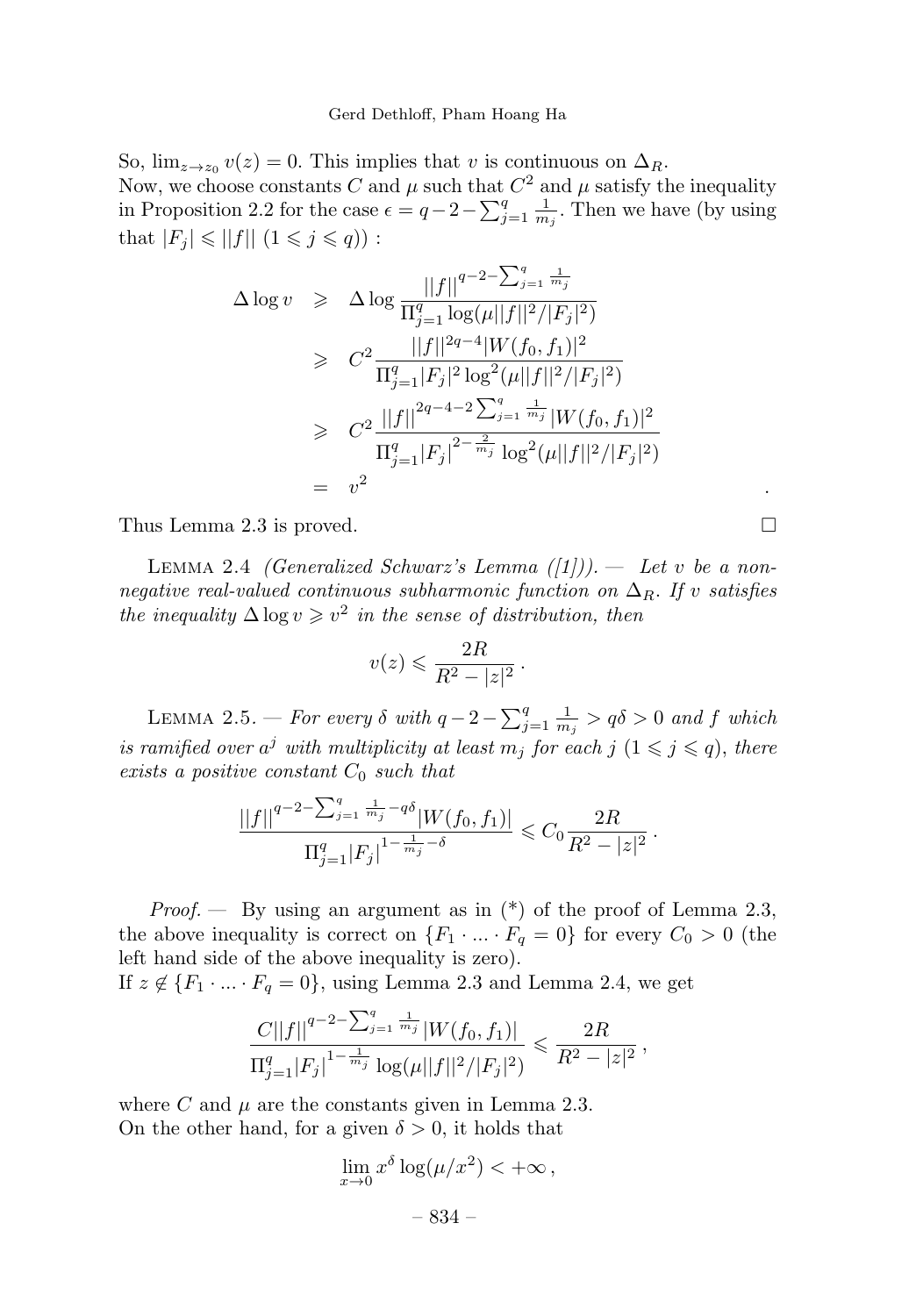so we can set

$$
\overline{C} := \sup_{0 < x \leq 1} x^{\delta} \log(\mu/x^2) \, (< +\infty).
$$

Then we have

$$
\frac{||f||^{q-2-\sum_{j=1}^{q} \frac{1}{m_j} - q\delta} |W(f_0, f_1)|}{\prod_{j=1}^{q} |F_j|^{1-\frac{1}{m_j} - \delta}}
$$
\n
$$
= \frac{||f||^{q-2-\sum_{j=1}^{q} \frac{1}{m_j}} |W(f_0, f_1)|}{\prod_{j=1}^{q} |F_j|^{1-\frac{1}{m_j}}} \prod_{j=1}^{q} \left(\frac{|F_j|}{||f||}\right)^{\delta}
$$
\n
$$
= \frac{||f||^{q-2-\sum_{j=1}^{q} \frac{1}{m_j}} |W(f_0, f_1)|}{\prod_{j=1}^{q} |F_j|^{1-\frac{1}{m_j}} \log(\mu||f||^2/|F_j|^2)} \prod_{j=1}^{q} (\frac{|F_j|}{||f||})^{\delta} \log(\mu||f||^2/|F_j|^2)
$$
\n
$$
\leq \frac{\overline{C}^q ||f||^{q-2-\sum_{j=1}^{q} \frac{1}{m_j}} |W(f_0, f_1)|}{\prod_{j=1}^{q} |F_j|^{1-\frac{1}{m_j}} \log(\mu||f||^2/|F_j|^2)}
$$
\n
$$
\leq \frac{\overline{C}^q}{C} \frac{2R}{R^2 - |z|^2}.
$$

This proves Lemma 2.5.

We finally will need the following result on completeness of open Riemann surfaces with conformally flat metrics due to Fujimoto :

LEMMA 2.6 ([6, Lemma 1.6.7]). — Let  $d\sigma^2$  be a conformal flat metric on an open Riemann surface M. Then for every point  $p \in M$ , there is a holomorphic and locally biholomorphic map  $\Phi$  of a disk (possibly with radius  $\infty$ )  $\Delta_{R_0} := \{w : |w| < R_0\}$   $(0 < R_0 \leq \infty)$  onto an open neighborhood of p with  $\Phi(0) = p$  such that  $\Phi$  is a local isometry, namely the pull-back  $\Phi^*(d\sigma^2)$ is equal to the standard (flat) metric on  $\Delta_{R_0}$ , and for some point  $a_0$  with  $|a_0| = 1$ , the  $\Phi$ -image of the curve

$$
L_{a_0} : w := a_0 \cdot s \ (0 \leq s < R_0)
$$

is divergent in M (i.e. for any compact set  $K \subset M$ , there exists an  $s_0 < R_0$ such that the  $\Phi$ -image of the curve  $L_{a_0}: w := a_0 \cdot s \ (s_0 \leq s \leq R_0)$  does not intersect K).

#### 3. The proof of Theorem 1.1

 $Proof.$  — For the convenience of the reader, we first recall some notations on the Gauss map of minimal surfaces in  $\mathbb{R}^3$ . Let  $x = (x_1, x_2, x_3)$ :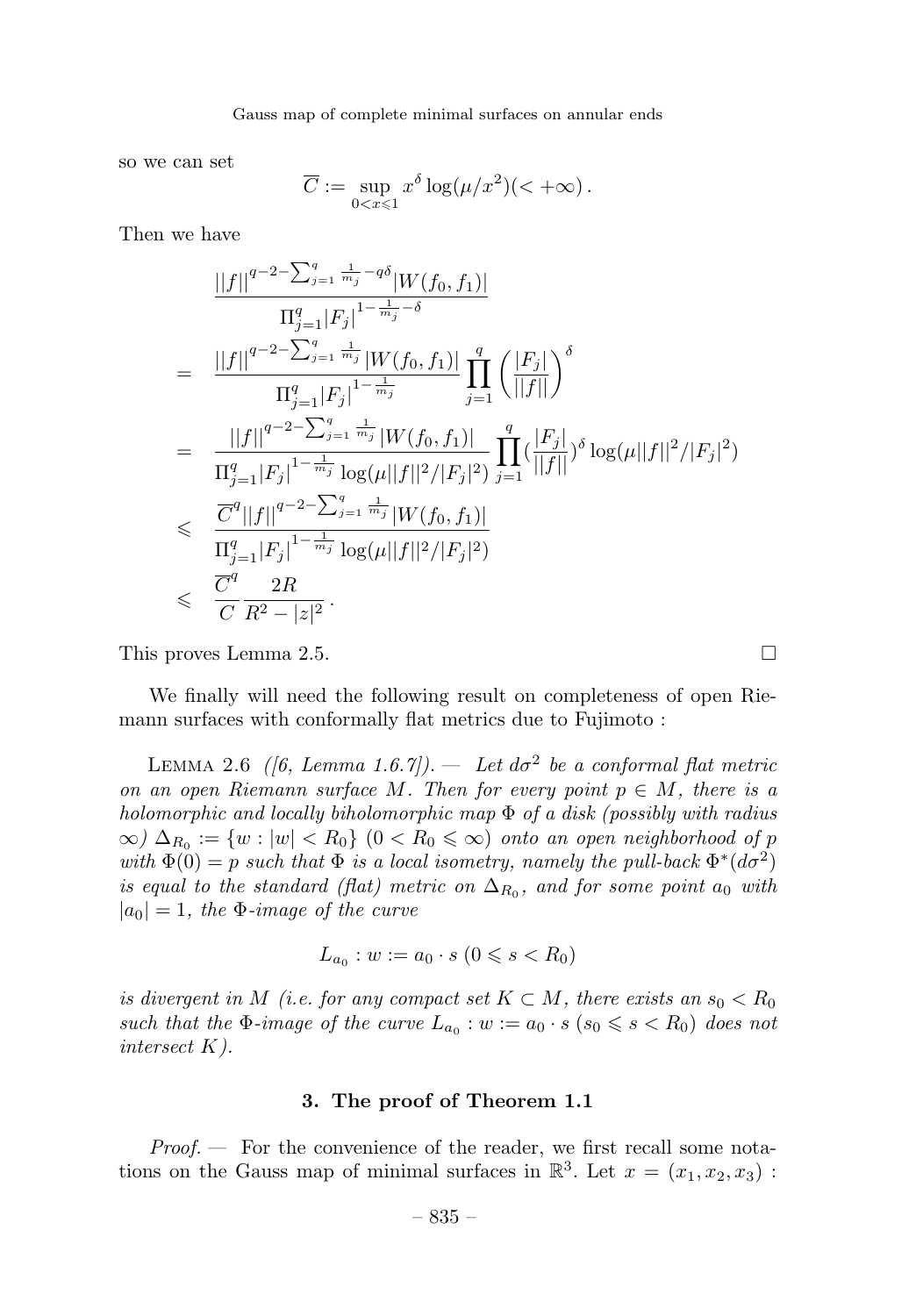$M \to \mathbb{R}^3$  be a non-flat complete minimal surface and  $g : M \to \mathbb{P}^1(\mathbb{C})$  its Gauss map. Let z be a local holomorphic coordinate. Set  $\phi_i := \partial x_i / \partial z$  (i = 1, 2, 3) and  $\phi := \phi_1 - \sqrt{-1} \phi_2$ . Then, the (classical) Gauss map  $q : M \rightarrow$  $\mathbb{P}^1(\mathbb{C})$  is given by

$$
g = \frac{\phi_3}{\phi_1 - \sqrt{-1}\phi_2},
$$

and the metric on  $M$  induced from  $\mathbb{R}^3$  is given by

$$
ds^{2} = |\phi|^{2} (1 + |g|^{2})^{2} |dz|^{2}
$$
 (see Fujimoto ([6])).

We remark that although the  $\phi_i$ ,  $(i = 1, 2, 3)$  and  $\phi$  depend on z, g and  $ds^2$ do not. Next we take a reduced representation  $g = (g_0 : g_1)$  on M and set  $||g|| = (|g_0|^2 + |g_1|^2)^{1/2}$ . Then we can rewrite

$$
ds^2 = |h|^2 ||g||^4 |dz|^2 , \qquad (3.1)
$$

where  $h := \phi/g_0^2$ . In particular, h is a holomorphic map without zeros. We remark that h depends on z, however, the reduced representation  $g = (g_0 :$  $g_1$ ) is globally defined on M and independent of z. Finally we observe that by the assumption that  $M$  is not flat,  $q$  is not constant.

Nowthe proof of Theorem 1.1 will be given in four steps :

Step 1. — We will fix notations on the annular end  $A \subset M$ . Moreover, by passing to a sub-annular end of  $A \subset M$  we simplify the geometry of the theorem.

Let  $A \subset M$  be an annular end of M, that is,  $A = \{z : 0 \lt 1/r \lt 1\}$  $|z| < r < \infty$ , where z is a (global) conformal coordinate of A. Since M is complete with respect to  $ds^2$ , we may assume that the restriction of  $ds^2$  to A is complete on the set  $\{z : |z| = r\}$ , i.e., the set  $\{z : |z| = r\}$  is at infinite distance from any point of A.

Let  $a^j$   $(1 \leq j \leq q)$  be  $q > 4$  distinct points in  $\mathbb{P}^1(\mathbb{C})$ . We may assume  $a^j = (a_0^j : a_1^j)$  with  $|a_0^j|^2 + |a_1^j|^2 = 1$   $(1 \le j \le q)$ , and we set  $G_j :=$  $a_0^j g_1 - a_1^j g_0$   $(1 \leq j \leq q)$  for the reduced representation  $g = (g_0 : g_1)$  of the Gauss map. By the identity theorem, the  $G_i$  have at most countable many zeros. Let  $m_j$  be the limit inferior of the orders of the zeros of the functions  $G_j$  on A (and in particular  $m_j = \infty$  if  $G_j$  has only a finite number of zeros on  $A$ ).

All the  $m_i$  are increasing if we only consider the zeros which the functions  $G_j$  take on a subset  $B \subset A$ . So without loss of generality we may prove our theorem only on a sub-annular end, i.e. a subset  $A_t := \{z : 0 < t \leqslant |z| < \}$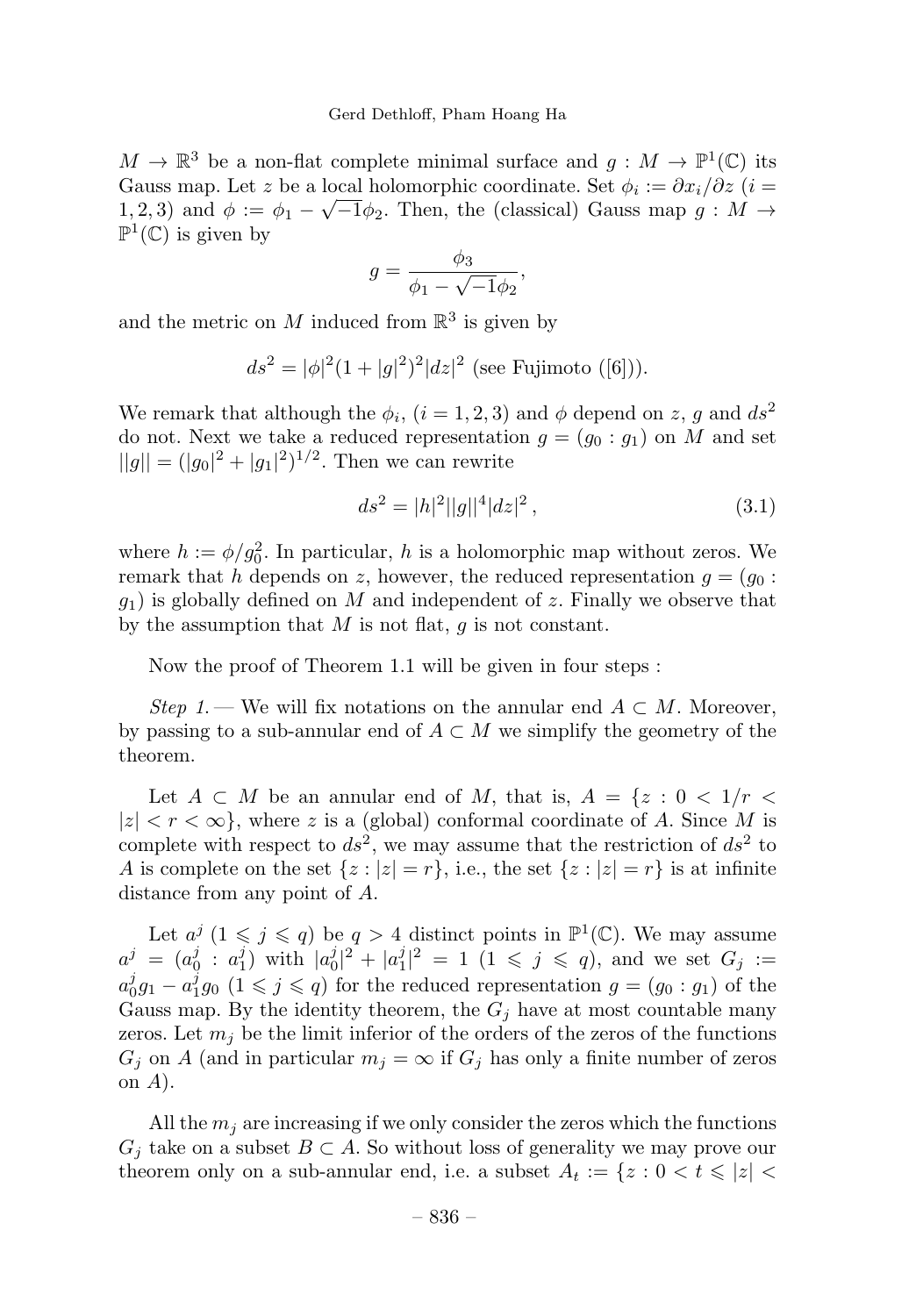$r < \infty$   $\subset A$  with some t such that  $1/r < t < r$ . (We trivially observe that for  $c := tr > 1$ ,  $s := r/\sqrt{c}$ ,  $\xi := z/\sqrt{c}$ , we have  $A_t = {\xi : 0 < 1/s \leq |\xi|$  $s < \infty$ .)

By passing to such a sub-annular end we will be able to extend the construction of a metric in step 2 below to the set  $\{z : |z| = 1/r\}$ , and, moreover, we may assume that for all  $j = 1, ..., q$ :

g omits  $a^j$  ( $m_j = \infty$ ) or takes  $a^j$  infinitely often with ramification

 $2 \leq m_j < \infty$  and is ramified over  $a^j$  with multiplicity at least  $m_j$ . (3.2)

Step 2. — On the annular end  $A = \{z : 0 < 1/r \leqslant |z| < r < \infty\}$  minus a discrete subset  $S \subset A$  we construct a flat metric  $d\tau^2$  on  $A \setminus S$  which is complete on the set  $\{z : |z| = r\} \cup S$ , i.e., the set  $\{z : |z| = r\} \cup S$  is at infinite distance from any point of  $A \setminus S$ .

We may assume that

$$
\sum_{j=1}^{q} (1 - \frac{1}{m_j}) > 4,\t\t(3.3)
$$

since otherwise Theorem 1.1 is already proved.

Take  $\delta$  with

$$
\frac{q-4-\sum_{j=1}^q\frac{1}{m_j}}{q} > \delta > \frac{q-4-\sum_{j=1}^q\frac{1}{m_j}}{q+2},
$$

and set  $p = 2/(q - 2 - \sum_{j=1}^{q} \frac{1}{m_j} - q\delta)$ . Then

$$
0 < p < 1, \ \frac{p}{1-p} > \frac{\delta p}{1-p} > 1 \ . \tag{3.4}
$$

Consider the subset

$$
A_1 = A \setminus \{z : W_z(g_0, g_1)(z) = 0\}
$$

of A. We define a newmetric

$$
d\tau^{2} = |h|^{\frac{2}{1-p}} \left( \frac{\prod_{j=1}^{q} |G_{j}|^{1-\frac{1}{m_{j}}-\delta}}{|W(g_{0}, g_{1})|} \right)^{\frac{2p}{1-p}} |dz|^{2}
$$

on  $A_1$  (where again  $G_j := a_0^j g_1 - a_1^j g_0$  and h is defined with respect to the coordinate z on  $A_1 \subset A$  and  $W(g_0, g_1) = W_z(g_0, g_1)$ :

$$
-837-\\
$$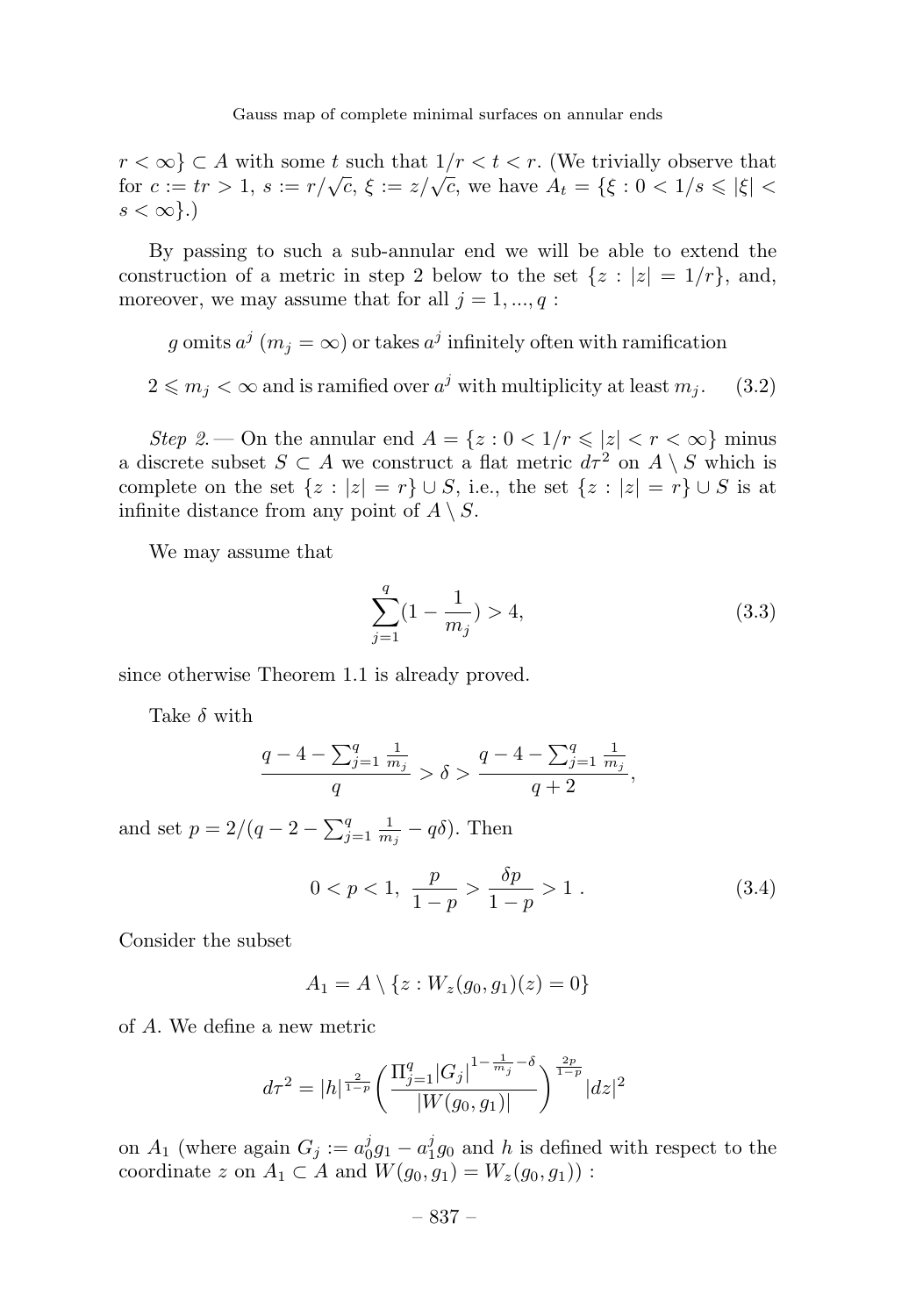First we observe that  $d\tau$  is continuous and nowhere vanishing on  $A_1$ . Indeed, h is without zeros on A and for each  $z_0 \in A_1$  with  $G_i(z_0) \neq 0$  for all  $j = 1, ..., q$ ,  $d\tau$  is continuous at  $z_0$ .

Now, suppose there exists a point  $z_0 \in A_1$  with  $G_i(z_0) = 0$  for some j. Then  $G_i(z_0) \neq 0$  for all  $i \neq j$  and  $\nu_{G_j}(z_0) \geq m_j \geq 2$ . Changing the indices if necessary, we may assume that  $g_0(z_0) \neq 0$ , so also  $a_0^j \neq 0$ . So, we get

$$
\nu_{W(g_0,g_1)}(z_0) = \nu_{\underbrace{(a_0^j \, g_0 - a_1^j)'}_{a_0^j} - a_1^j} (z_0) = \nu_{\underbrace{(G_j/g_0)'}_{a_0^j} (z_0) = \nu_{G_j}(z_0) - 1 > 0. \tag{3.5}
$$

This is in contradition with  $z_0 \in A_1$ . Thus,  $d\tau$  is continuous and nowhere vanishing on  $A_1$ .

Next, it is easy to see that  $d\tau$  is flat.

By Proposition 2.1 a) and the dependence of h on z and the independence of the  $G_i$  of z, we also easily see that  $d\tau$  is independent of the choice of the coordinate z.

The key point is to prove the following claim :

CLAIM 3.1. —  $d\tau$  is complete on the set  $\{z : |z| = r\} \cup \{z : W(g_0, g_1)(z) =$ 0}, i.e., the set  $\{z : |z| = r\} \cup \{z : W(g_0, g_1)(z) = 0\}$  is at infinite distance from any interior point in  $A_1$ .

If  $W(q_0, q_1)(z_0) = 0$ , then we have two cases : Case 1. —  $G_i(z_0) = 0$  for some  $j \in \{1, 2, ..., q\}.$ Then we have  $G_i(z_0) \neq 0$  for all  $i \neq j$  and  $\nu_{G_j}(z_0) \geq m_j$ . By the same argument as in (3.5) we get that

$$
\nu_{W(g_0,g_1)}(z_0)=\nu_{G_j}(z_0)-1.
$$

Thus (since  $m_j \geqslant 2$ ),

$$
\nu_{d\tau}(z_0) = \frac{p}{1-p}((1-\frac{1}{m_j}-\delta)\nu_{G_j}(z_0) - \nu_{W(g_0,g_1)}(z_0))
$$
  
= 
$$
\frac{p}{1-p}(1-(\frac{1}{m_j}+\delta)\nu_{G_j}(z_0)) \le \frac{p}{1-p}(1-(\frac{1}{m_j}+\delta)m_j)
$$
  

$$
\le -\frac{2\delta p}{1-p}.
$$

Case  $2 - G_i(z_0) \neq 0$  for all  $1 \leq j \leq q$ . It is easily to see that  $\nu_{d\tau}(z_0) \leq -\frac{p}{1-p}$ . So, since  $0 < \delta < 1$ , we can find a positive constant C such that

$$
|d\tau| \geqslant \frac{C}{|z - z_0|^{\delta p/(1-p)}}|dz|
$$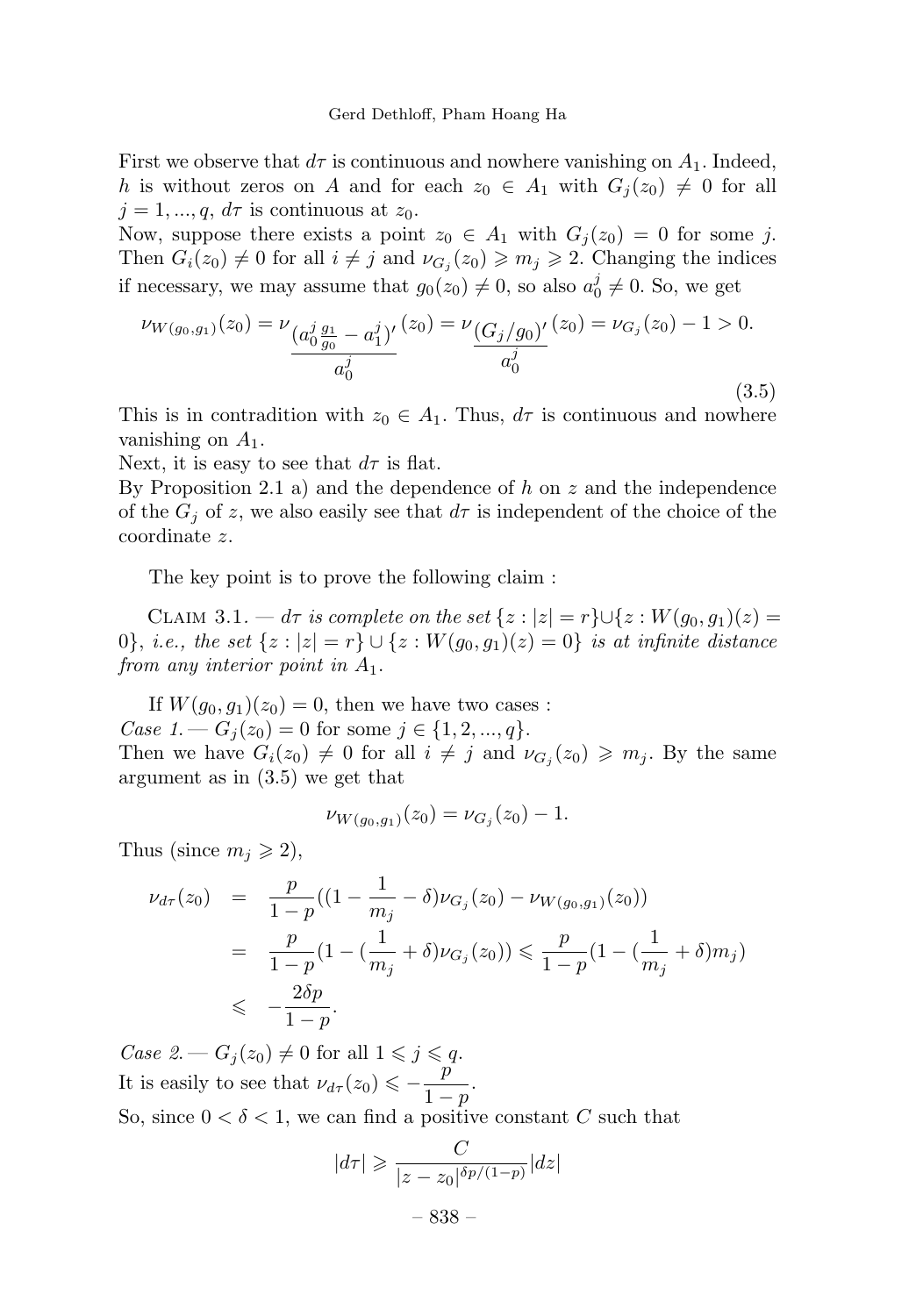in a neighborhood of  $z_0$ . Combining with (3.4) we thus have that  $d\tau$  is complete on  $\{z: W(g_0, g_1)(z)=0\}.$ 

Now assume that  $d\tau$  is not complete on  $\{z : |z| = r\}$ . Then there exists  $\gamma : [0,1) \to A_1$ , where  $\gamma(1) \in \{z : |z| = r\}$ , so that  $|\gamma| < \infty$ . Furthermore, we may also assume that  $dist(\gamma(0); \{z : |z| = 1/r\}) > 2|\gamma|$ . Consider a small disk  $\Delta$  with center at  $\gamma(0)$ . Since  $d\tau$  is flat,  $\Delta$  is isometric to an ordinary disk in the plane (cf. e.g. Lemma 2.6). Let  $\Phi: \{ |w| < \eta \} \to \Delta$  be this isometry. Extend  $\Phi$ , as a local isometry into  $A_1$ , to the largest disk  $\{|w| < R\} = \Delta_R$ possible. Then  $R \leq |\gamma|$ . The reason that  $\Phi$  cannot be extended to a larger disk is that the image goes to the outside boundary  $\{z : |z| = r\}$  of  $A_1$  (it cannot go to points of A with  $W(g_0, g_1) = 0$  since we have shown already the completeness of  $A_1$  with respect to these points). More precisely, there exists a point  $w_0$  with  $|w_0| = R$  so that  $\Phi(0, w_0) = \Gamma_0$  is a divergent curve on A.

The map  $\Phi(w)$  is locally biholomorphic, and the metric on  $\Delta_R$  induced from  $ds^2$  through  $\Phi$  is given by

$$
\Phi^* ds^2 = |h \circ \Phi|^2 ||g \circ \Phi||^4 \left| \frac{dz}{dw} \right|^2 |dw|^2.
$$
 (3.6)

On the other hand,  $\Phi$  is isometric, so we have

$$
|dw| = |d\tau| = \left(\frac{|h|\Pi_{j=1}^q |G_j|^{(1-\frac{1}{m_j}-\delta)p}}{|W(g_0, g_1)|^p}\right)^{\frac{1}{1-p}} |dz|
$$
  

$$
\Rightarrow |\frac{dw}{dz}|^{1-p} = \frac{|h|\Pi_{j=1}^q |G_j|^{(1-\frac{1}{m_j}-\delta)p}}{|W(g_0, g_1)|^p}.
$$

Set  $f := g(\Phi)$ ,  $f_0 := g_0(\Phi)$ ,  $f_1 := g_1(\Phi)$  and  $F_j := G_j(\Phi)$ . Since

$$
W_w(f_0, f_1) = (W_z(g_0, g_1) \circ \Phi) \frac{dz}{dw},
$$

we obtain

$$
\left|\frac{dz}{dw}\right| = \frac{|W(f_0, f_1)|^p}{|h(\Phi)|\Pi_{j=1}^q |F_j|^{(1 - \frac{1}{m_j} - \delta)p}}\tag{3.7}
$$

By  $(3.6)$  and  $(3.7)$  and by definition of p, therefore, we get

$$
\Phi^* ds^2 = \left( \frac{||f||^2 |W(f_0, f_1)|^p}{\Pi_{j=1}^q |F_j|^{(1 - \frac{1}{m_j} - \delta)p}} \right)^2 |dw|^2
$$
  
= 
$$
\left( \frac{||f||^{q-2 - \sum_{j=1}^q \frac{1}{m_j} - q\delta} |W(f_0, f_1)|}{\Pi_{j=1}^q |F_j|^{1 - \frac{1}{m_j} - \delta}} \right)^{2p} |dw|^2.
$$
  
- 839 -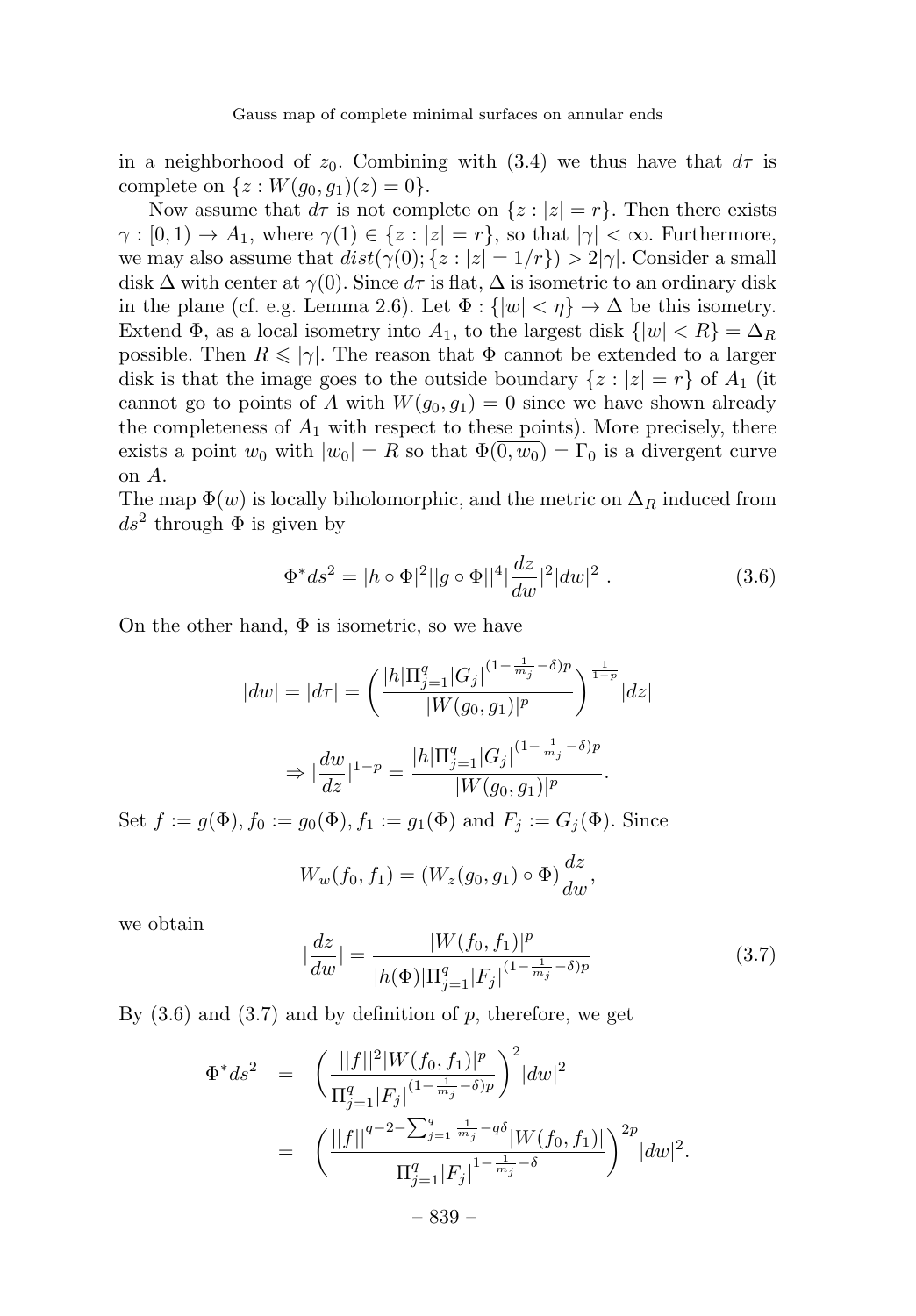Using the Lemma 2.5, we obtain

$$
\Phi^* ds^2 \leq C_0^{2p} \cdot \left(\frac{2R}{R^2 - |w|^2}\right)^{2p} |dw|^2.
$$

Since  $0 < p < 1$ , it then follows that

$$
d_{\Gamma_0} \leq \int_{\Gamma_0} ds = \int_{\overline{0,w_0}} \Phi^* ds \leq C_0^p \cdot \int_0^R (\frac{2R}{R^2 - |w|^2})^p |dw| < +\infty,
$$

where  $d_{\Gamma_0}$  denotes the length of the divergent curve  $\Gamma_0$  in M, contradicting the assumption of completeness of M. Claim 3.1 is proved.

To summarize, in step 2 we have constructed, for  $A = \{z : 0 \lt 1/r \leq$  $|z| < r < \infty$  and  $S = \{z : W_z(g_0, g_1)(z) = 0\}$ , a continuous and nowhere vanishing metric  $d\tau^2$  on  $A \setminus S$  which is flat, independent of the choice of coordinate  $z$ , and complete with respect to the points of  $S$  and with respect to the (outside) boundary  $\{z : |z| = r\}.$ 

Step  $3$ . — We will "symmetrize" the metric constructed in step 2 so that it will become a complete and flat metric on  $Int(A)\setminus (S\cup \tilde{S})$  (with  $\tilde{S}$  another discrete subset).

We introduce a new coordinate  $\xi(z) := 1/z$ . By Proposition 2.1 a) we have  $S = \{z : W_z(g_0, g_1)(z) = 0\} = \{z : W_{\xi}(g_0, g_1)(z) = 0\}$  (where the zeros are taken with the same multiplicities) and since  $d\tau^2$  is independent of the coordinate z, the change of coordinate  $\xi(z)=1/z$  yields an isometry of  $A \setminus S$  onto the set  $\tilde{A} \setminus \tilde{S}$ , where  $\tilde{A} := \{z : 1/r < |z| \leq r\}$  and  $\tilde{S} := \{z :$  $W_z(g_0, g_1)(1/z)=0$ . In particular we have (if still h is defined with respect to the coordinate  $\xi$ ) :

$$
d\tau^{2} = |\tilde{h}(1/z)|^{\frac{2}{1-p}} \left( \frac{\prod_{j=1}^{q} |G_{j}(1/z)|^{1-\frac{1}{m_{j}}-\delta}}{|W_{(1/z)}(g_{0}, g_{1})(1/z)|} \right)^{\frac{2p}{1-p}} |d(1/z)|^{2}
$$
  

$$
= \left( |h(1/z)|^{\frac{2}{1-p}} \left( \frac{\prod_{j=1}^{q} |G_{j}(1/z)|^{1-\frac{1}{m_{j}}-\delta}}{|W_{z}(g_{0}, g_{1})(1/z)|} \right)^{\frac{2p}{1-p}} |\frac{dz}{d(1/z)}|^{2} \right) |d(1/z)|^{2}
$$
  

$$
= |h(1/z)|^{\frac{2}{1-p}} \left( \frac{\prod_{j=1}^{q} |G_{j}(1/z)|^{1-\frac{1}{m_{j}}-\delta}}{|W_{z}(g_{0}, g_{1})(1/z)|} \right)^{\frac{2p}{1-p}} |dz|^{2}
$$

We now define

$$
d\tilde{\tau}^2 = \left( |h(z)h(1/z)| \cdot \frac{\Pi_{j=1}^q |G_j(z)G_j(1/z)|^{(1-\frac{1}{m_j}-\delta)p}}{|W_z(g_0,g_1)(z) \cdot W_z(g_0,g_1)(1/z)|^p} \right)^{\frac{2}{1-p}} |dz|^2
$$
  
=  $\lambda^2(z)|dz|^2$ ,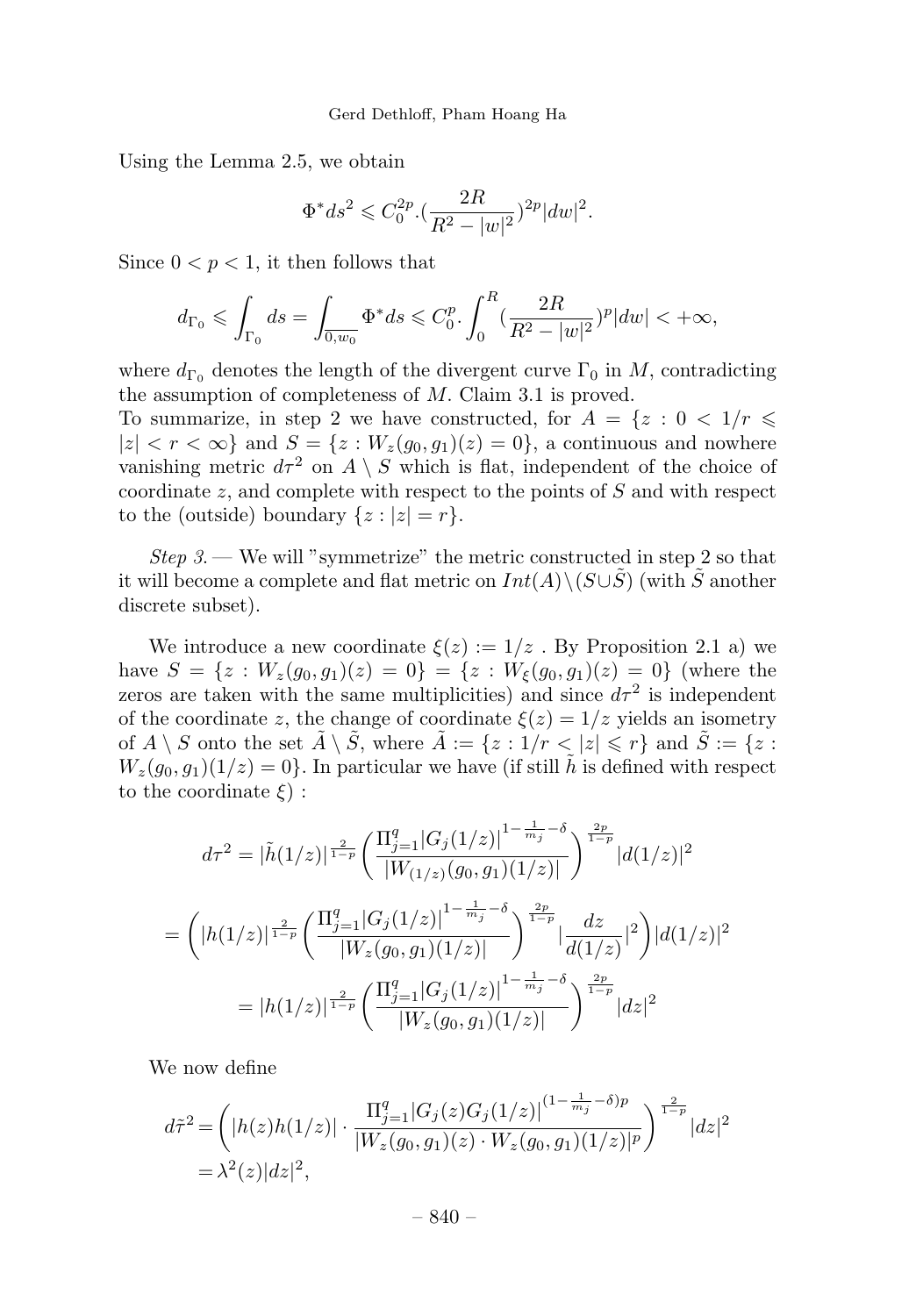on  $\tilde{A}_1 := \{z : 1/r < |z| < r\} \setminus \{z : W_z(g_0, g_1)(z) \cdot W_z(g_0, g_1)(1/z) = 0\}.$ Then  $d\tilde{\tau}^2$  is complete on  $\tilde{A}_1$  : In fact by what we showed above we have: Towards any point of the boundary  $\partial \tilde{A}_1 := \{z : 1/r = |z|\} \cup \{z : |z| = 1\}$  $r\} \cup \{z : W_z(g_0, g_1)(z) \cdot W_z(g_0, g_1)(1/z)=0\}$  of  $\tilde{A}_1$ , one of the factors of  $\lambda^2(z)$  is bounded from below away from zero, and the other factor is the one of a complete metric with respect of this part of the boundary. Moreover by the corresponding properties of the two factors of  $\lambda^2(z)$  it is trivial that  $d\tilde{\tau}^2$  is a continuous nowhere vanishing and flat metric on  $\tilde{A}_1$ .

Step  $\mu$ . We produce a contradiction by using Lemma 2.6 to the open Riemann surface  $(\tilde{A}_1, d\tilde{\tau}^2)$ :

In fact, we apply Lemma 2.6 to any point  $p \in \tilde{A}_1$ . Since  $d\tilde{\tau}^2$  is complete, there cannot exist a divergent curve from p to the boundary  $\partial \tilde{A}_1$  with finite length with respect to  $d\tilde{\tau}^2$ . Since  $\Phi : \Delta_{R_0} \to \tilde{A}_1$  is a local isometry, we necessarily have  $R_0 = \infty$ . So  $\Phi : \mathbb{C} \to \tilde{A}_1 \subset \{z : |z| < r\}$  is a non constant holomorphic map, which contradicts to Liouville's theorem. So our assumption (3.3) was wrong. This proves the Theorem 1.1.  $\Box$ 

#### 4. The proof of Theorem 1.3

Proof. — For convenience of the reader, we first recall some notations on the Gauss map of minimal surfaces in  $\mathbb{R}^4$ . Let  $x = (x_1, x_2, x_3, x_4) : M \to \mathbb{R}^4$ be a non-flat complete minimal surface in  $\mathbb{R}^4$ . As is well-known, the set of all oriented 2-planes in  $\mathbb{R}^4$  is canonically identified with the quadric

$$
Q_2(\mathbb{C}) := \{(w_1 : \dots : w_4) | w_1^2 + \dots + w_4^2 = 0\}
$$

in  $\mathbb{P}^3(\mathbb{C})$ . By definition, the Gauss map  $g: M \to Q_2(\mathbb{C})$  is the map which maps each point p of M to the point of  $Q_2(\mathbb{C})$  corresponding to the oriented tangent plane of M at p. The quadric  $Q_2(\mathbb{C})$  is biholomorphic to  $\mathbb{P}^1(\mathbb{C}) \times$  $\mathbb{P}^1(\mathbb{C})$  . By suitable identifications we may regard  $g$  as a pair of meromorphic functions  $g = (g^1, g^2)$  on M. Let z be a local holomorphic coordinate. Set  $\phi_i := \partial x_i/dz$  for  $i = 1, ..., 4$ . Then,  $q^1$  and  $q^2$  are given by

$$
g^{1} = \frac{\phi_{3} + \sqrt{-1}\phi_{4}}{\phi_{1} - \sqrt{-1}\phi_{2}}, \ g^{2} = \frac{-\phi_{3} + \sqrt{-1}\phi_{4}}{\phi_{1} - \sqrt{-1}\phi_{2}}
$$

and the metric on M induced from  $\mathbb{R}^4$  is given by

$$
ds^{2} = |\phi|^{2} (1 + |g^{1}|^{2})(1 + |g^{2}|^{2})|dz|^{2},
$$

where  $\phi := \phi_1 - \sqrt{-1} \phi_2$ . We remark that although the  $\phi_i$ ,  $(i = 1, 2, 3, 4)$ and  $\phi$  depend on z,  $g = (g^1, g^2)$  and  $ds^2$  do not. Next we take reduced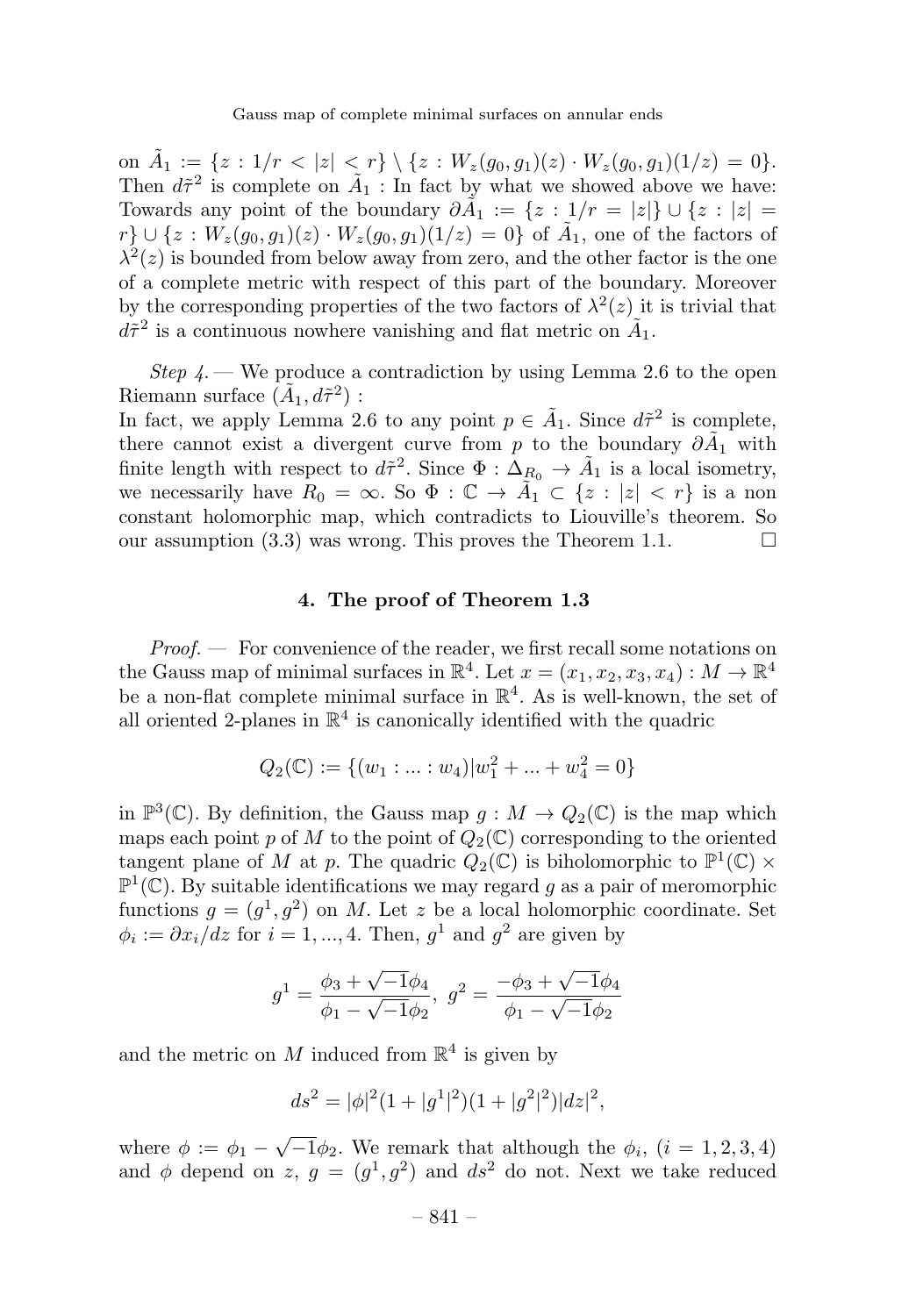representations  $g^l = (g_0^l : g_1^l)$  on M and set  $||g^l|| = (|g_0^l|^2 + |g_1^l|^2)^{1/2}$  for  $l = 1, 2$ . Then we can rewrite

$$
ds^{2} = |h|^{2}||g^{1}||^{2}||g^{2}||^{2}|dz|^{2}, \qquad (4.1)
$$

where  $h := \phi/(g_0^1 g_0^2)$ . In particular, h is a holomorphic map without zeros. We remark that h depends on z, however, the reduced representations  $g^l =$  $(g_0^l : g_1^l)$  are globally defined on M and independent of z. Finally we observe that by the assumption that  $M$  is not flat,  $g$  is not constant.

Nowthe proof of Theorem 1.3 will be given in four steps :

Step 1. – This step is completely analogue to step 1 in the proof of Theorem 1.1. We get : By passing to a sub-annular end we may assume that the annular end is  $A = \{z : 0 < 1/r \leqslant |z| < r < \infty\}$ , where z is a (global) conformal coordinate of A, that the restriction of  $ds^2$  to A is complete on the set  $\{z : |z| = r\}$ , i.e., the set  $\{z : |z| = r\}$  is at infinite distance from any point of A, and, moreover, that for all  $j = 1, ..., q_l, l = 1, 2$ (case (i)) respectively for all  $j = 1, ..., q_1, l = 1$  (case (ii)), we have :

 $g^l$  omits  $a^{lj}$   $(m_{lj} = \infty)$  or takes  $a^{lj}$  infinitely often with ramification

$$
2 \le m_{lj} < \infty
$$
 and is ramified over  $a^{lj}$  with multiplicity at least  $m_{lj}$ . (4.2)

From now on we separate the two cases (i) and (ii), dealing first with the case (i).

Step 2 for the case (i).  $\sim$  Our strategy is the same as for step 2 in the proof of Theorem 1.1. We may assume that  $\gamma_1 = \sum_{j=1}^{q_1} (1 - \frac{1}{m_{1j}}) > 2$ ,  $\gamma_2 = \sum_{j=1}^{q_2} (1 - \frac{1}{m_{2j}}) > 2$ , and

$$
\frac{1}{\gamma_1 - 2} + \frac{1}{\gamma_2 - 2} < 1,\tag{4.3}
$$

since otherwise case (i) of Theorem 1.3 is already proved.

Choose  $\delta_0$ (> 0) such that  $\gamma_l$  – 2 –  $q_l\delta_0$  > 0 for all  $l = 1, 2$ , and

$$
\frac{1}{\gamma_1 - 2 - q_1 \delta_0} + \frac{1}{\gamma_2 - 2 - q_2 \delta_0} = 1.
$$

If we choose a positive constant  $\delta(<\delta_0)$  sufficiently near to  $\delta_0$  and set

$$
p_l := 1/(\gamma_l - 2 - q_l \delta), (l = 1, 2),
$$

we have

$$
0 < p_1 + p_2 < 1, \quad \frac{\delta p_l}{1 - p_1 - p_2} > 1 \ (l = 1, 2) \ . \tag{4.4}
$$
\n
$$
-842 - 1 \ \frac{\delta p_l}{1 - p_1 - p_2} > 1 \ (l = 1, 2) \ .
$$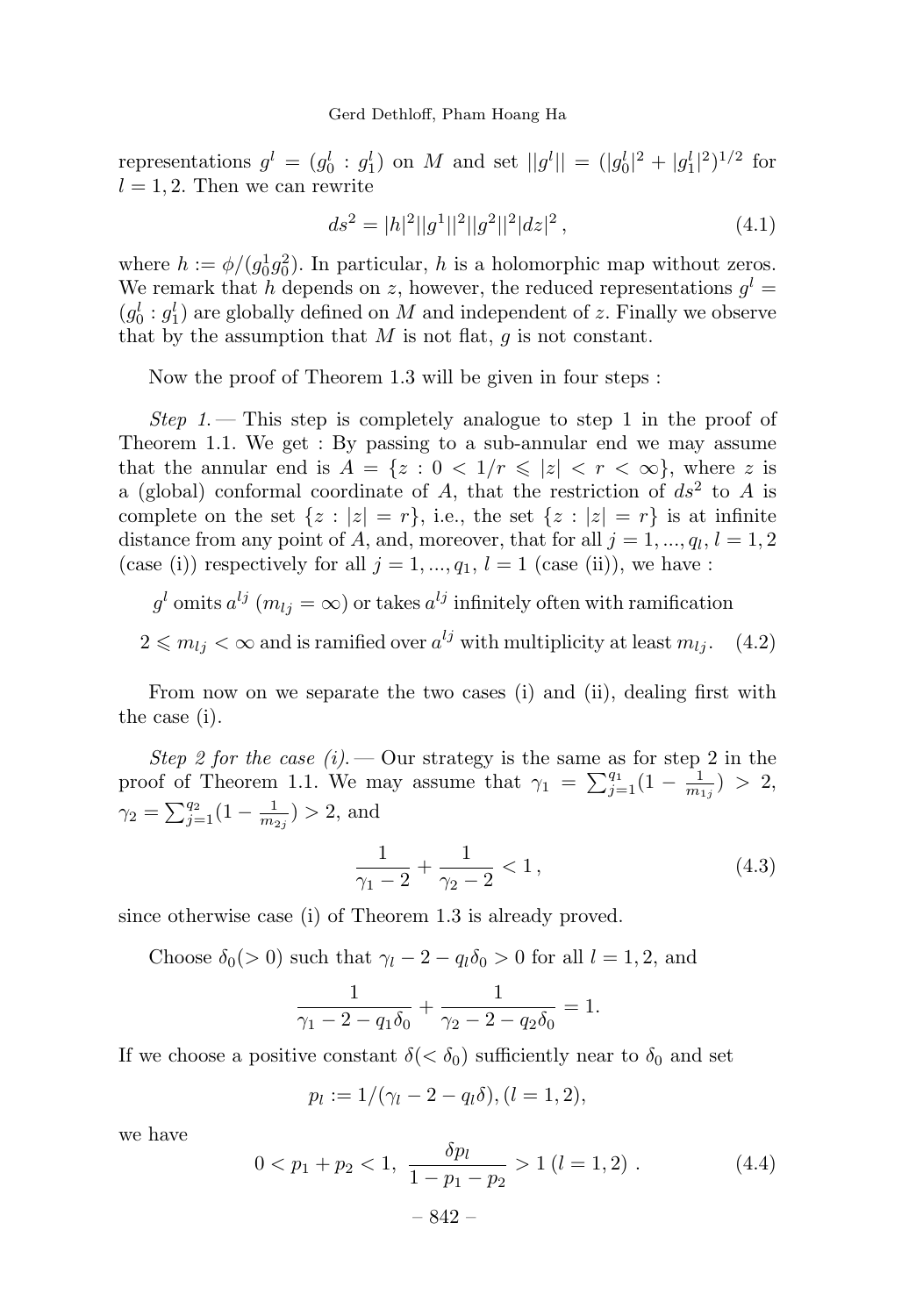Consider the subset

$$
A_2 = A \setminus \{z : W_z(g_0^1, g_1^1)(z) \cdot W_z(g_0^2, g_1^2)(z) = 0\}
$$

of A. We define a newmetric

$$
d\tau^{2} = \left( |h| \frac{\prod_{j=1}^{q_1} |G_j^1|^{(1 - \frac{1}{m_{1j}} - \delta)p_1} \prod_{j=1}^{q_2} |G_j^2|^{(1 - \frac{1}{m_{2j}} - \delta)p_2}}{|W(g_0^1, g_1^1)|^{p_1} |W(g_0^2, g_1^2)|^{p_2}} \right)^{\frac{2}{1 - p_1 - p_2}} |dz|^2
$$

on  $A_2$  (where again  $G_j^l := a_0^{lj} g_1^l - a_1^{lj} g_0^l$  ( $l = 1, 2$ ) and h is defined with respect to the coordinate z on  $A_2 \subset A$  and  $W(g_0^l, g_1^l) = W_z(g_0^l, g_1^l)$ .

It is easy to see that by the same arguments as in step 2 of the proof of Theorem 1.1 (applied for each  $l = 1, 2$ ), we get that  $d\tau$  is a continuous nowhere vanishing and flat metric on  $A_2$ , which is moreover independant of the choice of the coordinate z.

The key point is to prove the following claim:

CLAIM  $4.1. - d\tau^2$  is complete on the set  $\{z : |z| = r\} \cup \{z : \Pi_{l=1,2}W(g_0^l, \tau)\}$  $(g_1^l)(z) = 0\},\ i.e.,\ the\ set\ \{z : |z| = r\} \cup \{z : \Pi_{l=1,2}W(g_0^l, g_1^l)(z) = 0\}\$ is at infinite distance from any interior point in  $A_2$ .

It is easy to see that by the same method as in the proof of Claim 3.1 in the proof of Theorem 1.1, we may show that  $d\tau$  is complete on  $\{z :$  $\Pi_{l=1,2}W(g_0^l,g_1^l)(z)=0\}.$ 

Now assume  $d\tau$  is not complete on  $\{z : |z| = r\}$ . Then there exists  $\gamma : [0, 1) \to A_2$ , where  $\gamma(1) \in \{z : |z| = r\}$ , so that  $|\gamma| < \infty$ . Furthermore, we may also assume that  $dist(\gamma(0), \{z : |z| = 1/r\}) > 2|\gamma|$ . Consider a small disk  $\Delta$  with center at  $\gamma(0)$ . Since  $d\tau$  is flat,  $\Delta$  is isometric to an ordinary disk in the plane. Let  $\Phi : \{|w| < \eta\} \to \Delta$  be this isometry. Extend  $\Phi$ , as a local isometry into  $A_2$ , to the largest disk  $\{|w| < R\} = \Delta_R$  possible. Then  $R \leq \vert \gamma \vert$ . The reason that  $\Phi$  cannot be extended to a larger disk is that the image goes to the outside boundary  $\{z : |z| = r\}$  of  $A_2$ . More precisely, there exists a point  $w_0$  with  $|w_0| = R$  so that  $\Phi(\overline{0, w_0}) = \Gamma_0$  is a divergent curve on A.

The map  $\Phi(w)$  is locally biholomorphic, and the metric on  $\Delta_R$  induced from  $ds^2$  through  $\Phi$  is given by

$$
\Phi^* ds^2 = |h \circ \Phi|^2 ||g^1 \circ \Phi||^2 ||g^2 \circ \Phi||^2 \left| \frac{dz}{dw} \right|^2 |dw|^2.
$$
 (4.5)

On the other hand,  $\Phi$  is isometric, so we have

$$
|dw| = |d\tau| = \left(|h| \frac{\prod_{j=1}^{q_1} |G_j^1|^{(1 - \frac{1}{m_{1j}} - \delta)p_1} \prod_{j=1}^{q_2} |G_j^2|^{(1 - \frac{1}{m_{2j}} - \delta)p_2}}{|W(g_0^1, g_1^1)|^{p_1} |W(g_0^2, g_1^2)|^{p_2}}\right)^{\frac{1}{1 - p_1 - p_2}} |dz|
$$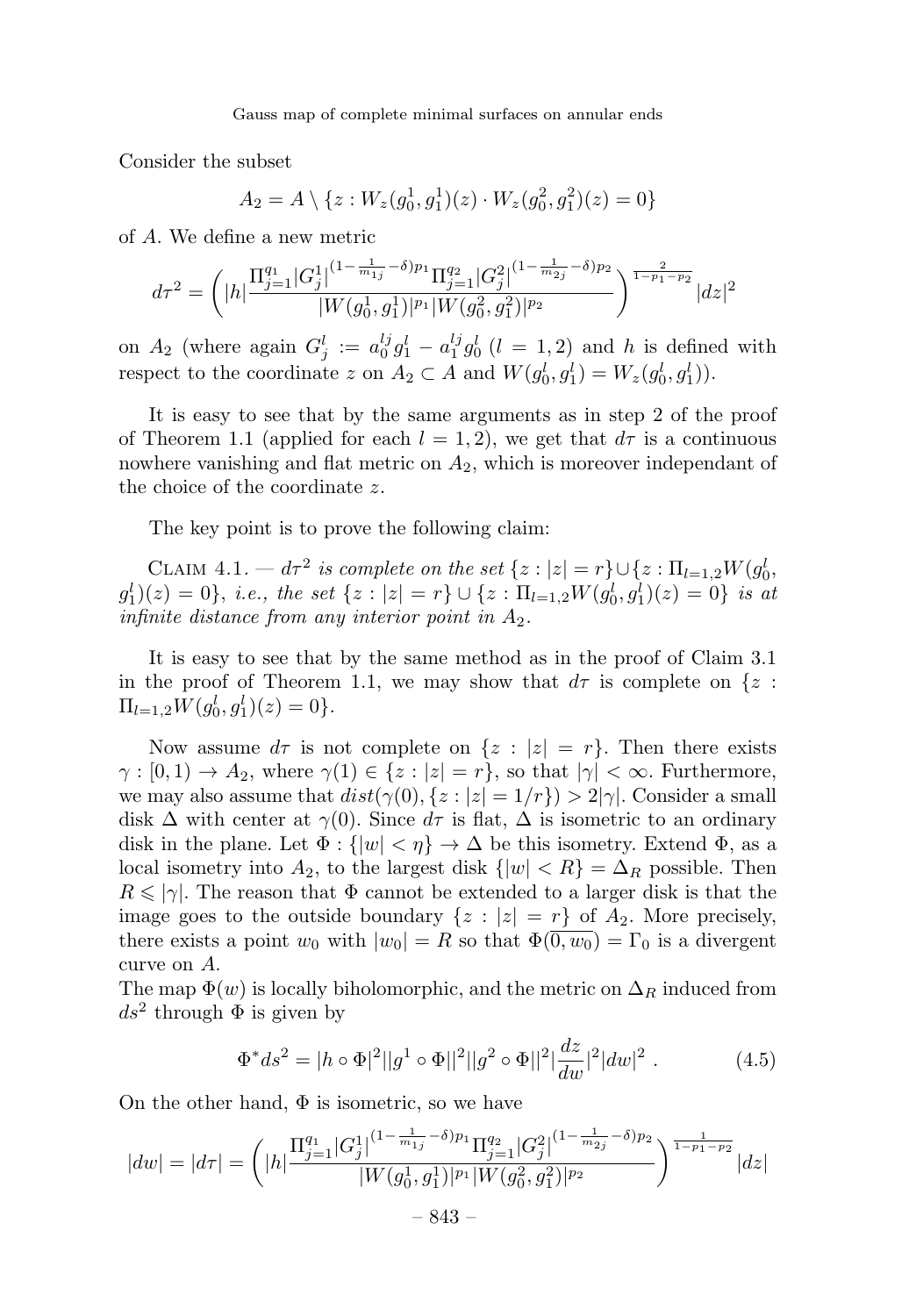$$
\Rightarrow |\dfrac{dw}{dz}|^{1-p_1-p_2} = |h|\dfrac{\Pi_{j=1}^{q_1}|G^1_j|^{(1-\frac{1}{m_{1j}}-\delta)p_1}\Pi_{j=1}^{q_2}|G^2_j|^{(1-\frac{1}{m_{2j}}-\delta)p_2}}{|W(g^1_0,g^1_1)|^{p_1}|W(g^2_0,g^2_1)|^{p_2}}.
$$

For each  $l = 1, 2$ , we set  $f^l := g^l(\Phi), f_0^l := g_0^l(\Phi), f_1^l := g_1^l(\Phi)$  and  $F_j^l :=$  $G_j^l(\Phi)$ . Since

$$
W_w(f_0^l, f_1^l) = (W_z(g_0^l, g_1^l) \circ \Phi) \frac{dz}{dw}, (l = 1, 2),
$$

we obtain

$$
\left|\frac{dz}{dw}\right| = \frac{\Pi_{l=1,2}|W(f_0^l, f_1^l)|^{p_l}}{|h(\Phi)|\Pi_{l=1,2}\Pi_{j=1}^{q_l}|F_j^l|^{(1-\frac{1}{m_{l_j}}-\delta)p_l}}.\tag{4.6}
$$

By  $(4.5)$  and  $(4.6)$ , we get

$$
\Phi^* ds^2 = \left( \Pi_{l=1,2} \frac{||f^l||(|W(f_0^l, f_1^l)|)^{p_l}}{\Pi_{j=1}^{q_l} |F_j^l|^{(1-\frac{1}{m_{l_j}} - \delta)p_l}} \right)^2 |dw|^2
$$
  
= 
$$
\Pi_{l=1,2} \left( \frac{||f^l||^{q_l-2-\sum_{j=1}^{q_l} \frac{1}{m_{l_j}} - q_l \delta} |W(f_0^l, f_1^l)|}{\Pi_{j=1}^{q} |F_j^l|^{1-\frac{1}{m_{l_j}} - \delta}} \right)^{2p_l} |dw|^2.
$$

Using the Lemma 2.5, we obtain

$$
\Phi^* ds^2 \leq C_0^{2(p_1+p_2)} \cdot \left(\frac{2R}{R^2 - |w|^2}\right)^{2(p_1+p_2)} |dw|^2.
$$

Since  $0 < p_1 + p_2 < 1$  by (4.4), it then follows that

$$
d_{\Gamma_0} \leq \int_{\Gamma_0} ds = \int_{\overline{0,w_0}} \Phi^* ds \leq C_0^{p_1+p_2} \cdot \int_0^R (\frac{2R}{R^2 - |w|^2})^{p_1+p_2} |dw| < +\infty,
$$

where  $d_{\Gamma_0}$  denotes the length of the divergent curve  $\Gamma_0$  in M, contradicting the assumption of completeness of M. Claim 4.1 is proved.

Steps 3 and 4 for the case  $(i)$ . — These steps are analogue to the corresponding steps in the proof of Theorem 1.1. Define  $d\tilde{\tau}^2 = \lambda^2(z)|dz|^2$ on

 $\tilde{A}_2 := \{z : 1/r < |z| < r\} \setminus$  ${z: W_z(g_0^1, g_1^1)(z) \cdot W_z(g_0^2, g_1^2)(z) \cdot W_z(g_0^1, g_1^1)(1/z) \cdot W_z(g_0^2, g_1^2)(1/z) = 0}$ , where

$$
\lambda(z) = \left( |h(z)| \frac{\Pi_{j=1}^{q_1} |G_j^1(z)|^{(1 - \frac{1}{m_{1j}} - \delta)p_1} \Pi_{j=1}^{q_2} |G_j^2(z)|^{(1 - \frac{1}{m_{2j}} - \delta)p_2}}{|W_z(g_0^1, g_1^1)(z)|^{p_1} |W_z(g_0^2, g_1^2)(z)|^{p_2}} \right)^{\frac{1}{1 - p_1 - p_2}}
$$
  
 
$$
\times \left( |h(1/z)| \frac{\Pi_{j=1}^{q_1} |G_j^1(1/z)|^{(1 - \frac{1}{m_{1j}} - \delta)p_1} \Pi_{j=1}^{q_2} |G_j^2(1/z)|^{(1 - \frac{1}{m_{2j}} - \delta)p_2}}{|W_z(g_0^1, g_1^1)(1/z)|^{p_1} |W_z(g_0^2, g_1^2)(1/z)|^{p_2}} \right)^{\frac{1}{1 - p_1 - p_2}}
$$

.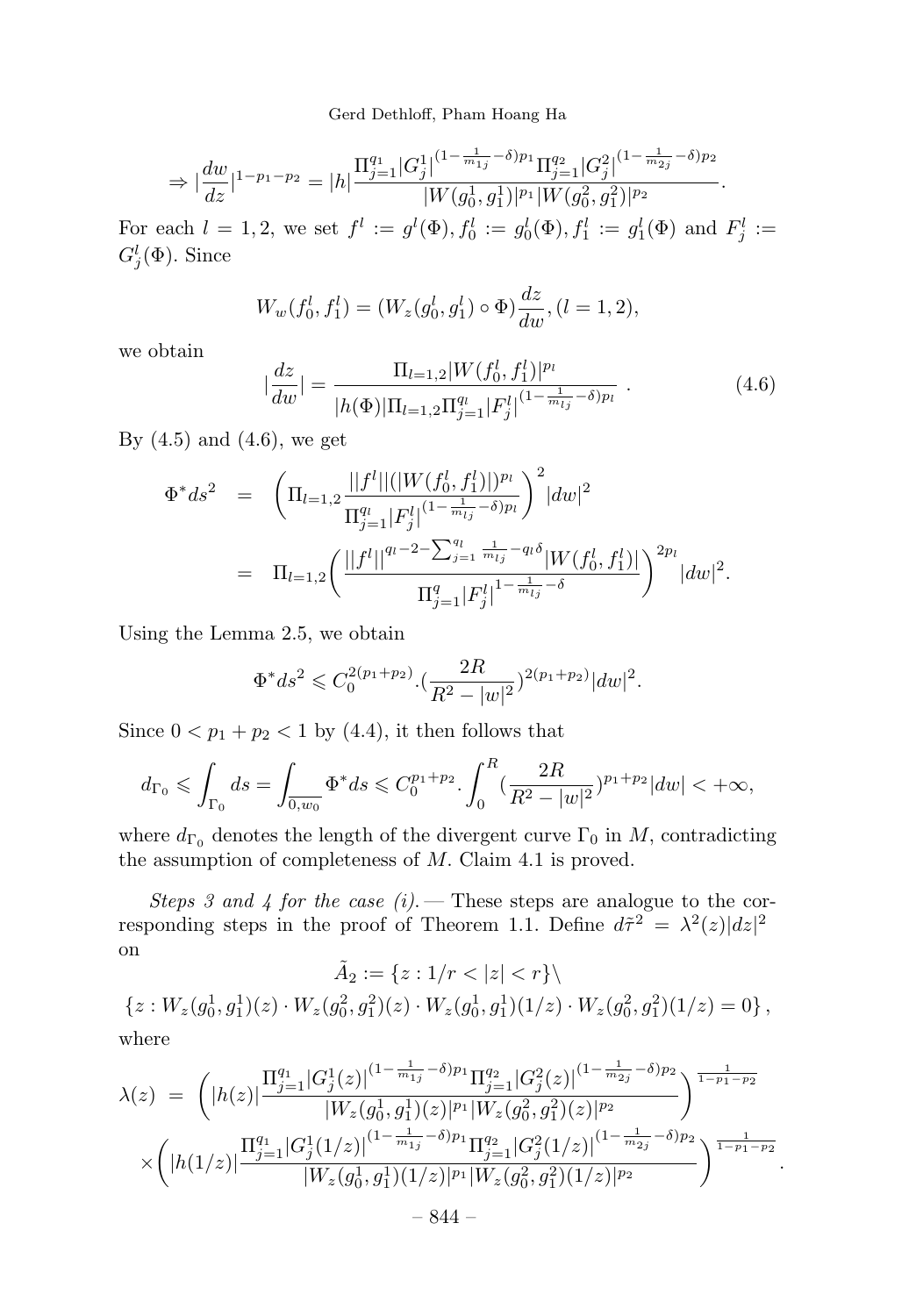Gauss map of complete minimal surfaces on annular ends

By using Claim 4.1, the continuous nowhere vanishing and flat metric  $d$  on  $A_2$  is also complete. Using the identical argument of step 4 in the proof of Theorem 1.1 to the open Riemann surface  $(\tilde{A}_2, d\tilde{\tau})$  produces a contradiction, so assumption (4.3) was wrong. This implies case (i) of the Theorem 1.3.

We finally consider the case (ii) of Theorem 1.3 (where  $q^2 \equiv constant$ and  $q^1 \not\equiv constant$ ). Suppose that  $\gamma_1 > 3$ . We can choose  $\delta$  with

$$
\frac{\gamma_1 - 3}{q_1} > \delta > \frac{\gamma_1 - 3}{q_1 + 1},
$$

and set  $p = 1/(\gamma_1 - 2 - q_1 \delta)$ . Then

$$
0 < p < 1, \ \frac{p}{1-p} > \frac{\delta p}{1-p} > 1.
$$

Set

$$
d\tau^{2} = |h|^{\frac{2}{1-p}} \left( \frac{\prod_{j=1}^{q_1} |G_j^1|^{1-\frac{1}{m_{1j}}-\delta}}{|W(g_0^1, g_1^1)|} \right)^{\frac{2p}{1-p}} |dz|^2.
$$

Using this metric, by the analogue arguments as in step 2 to step 4 of the proof of Theorem 1.1, we get the case (ii) of Theorem 1.3.

Acknowledgements. — This work was completed during a stay of the authors at the Vietnam Institute for Advanced Study in Mathematics (VIASM). The research of the second named author is partially supported by a NAFOSTED grant of Vietnam.

#### Bibliography

- [1] Ahlfors (L. V.). —An extension of Schwarz's lemma, Trans. Amer. Math. Soc. 43, p. 359-364 (1938).
- [2] CHEN  $(C, C)$ .  $\rightarrow$  On the image of the generalized Gauss map of a complete minimal surface in  $\mathbb{R}^4$ , Pacific J. Math. 102, p. 9-14 (1982).
- [3] Chern (S. S.), Osserman (R.). —Complete minimal surface in euclidean n space, J. Analyse Math. 19, p. 15-34 (1967).
- [4] Fujimoto (H.). —On the number of exceptional values of the Gauss maps of minimal surfaces, J. Math. Soc. Japan 40, p. 235-247 (1988).
- [5] FUJIMOTO  $(H.)$  Modified defect relations for the Gauss map of minimal surfaces, J. Differential Geometry 29, p. 245-262 (1989).
- [6] Fujimoto (H.). —Value Distribution Theory of the Gauss map of Minimal Surfaces in  $\mathbb{R}^m$ , Aspect of Math. E21, Vieweg, Wiesbaden (1993).
- [7] JIN (L.), RU (M.). Values of Gauss maps of complete minimal surfaces in  $R^m$ on annular ends, Trans. Amer. Math. Soc. 359, p. 1547-1553 (2007).